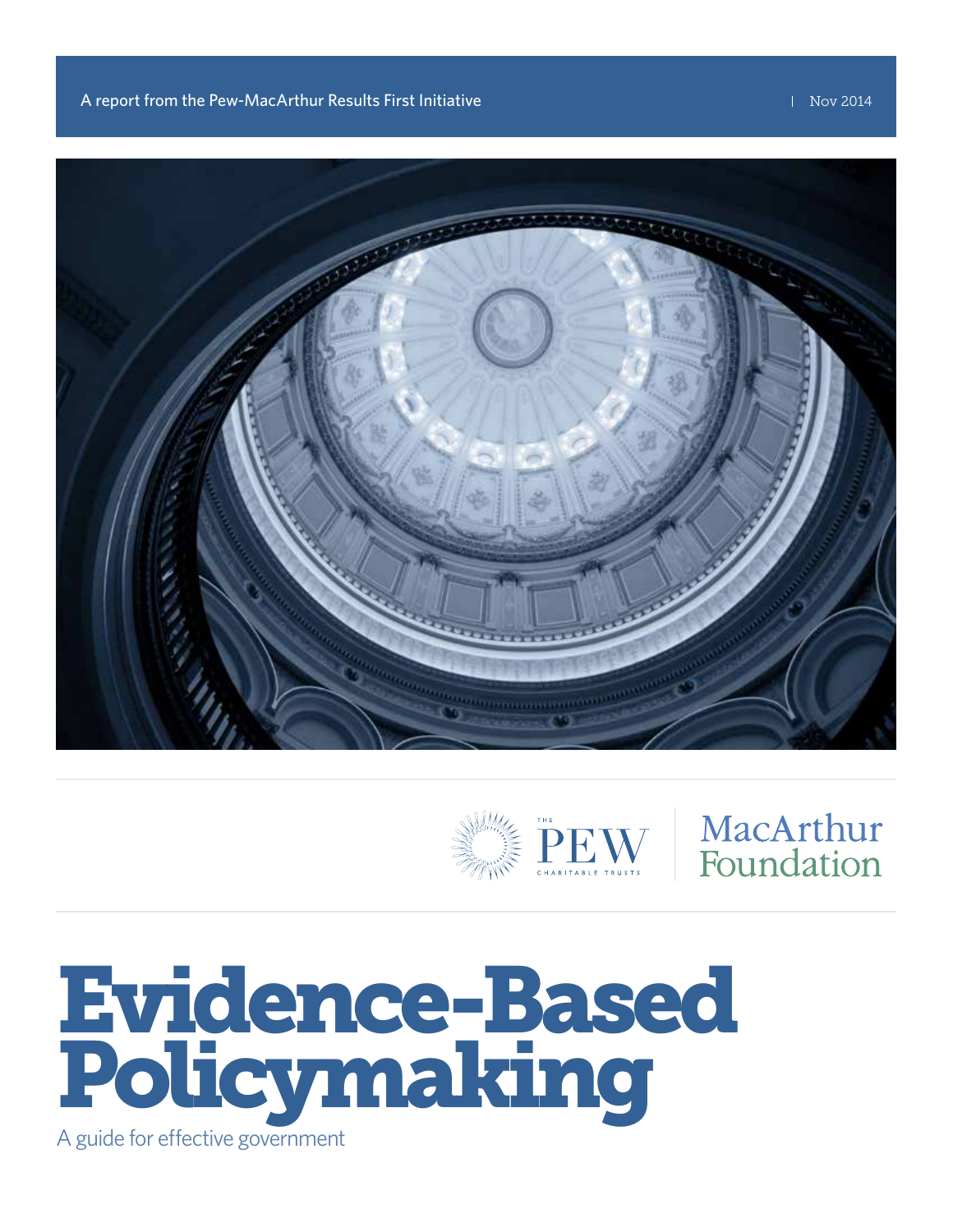## The Pew Charitable Trusts

**Susan K. Urahn,** *executive vice president* **Michael Caudell-Feagan,** *vice president* 

## John D. and Catherine T. MacArthur Foundation

**Julia Stasch,** *interim president* 

## Pew-MacArthur Results First Initiative

Gary VanLandingham Torey Silloway Valerie Chang Meredith Klein

Darcy White Amanda Hoey Elizabeth Davies

## Senior Advisers

Katherine Barrett Richard Greene

## External Reviewers

This report benefited from the insights and expertise of the Results First Research Advisory Panel, which provided critical feedback on various drafts. Members of the panel included: Beth Blauer, director of GovStat at Socrata; David Coburn, partner at Capital Analytics; Marc Holzer, dean and board of governors professor, School of Public Affairs and Administration, Rutgers University, Newark; Michele Jolin, managing partner, America Achieves; R. Kirk Jonas, director of research compliance and integrity, University of Richmond; John Kamensky, senior fellow, IBM Center for the Business of Government; Elaine C. Kamarck, senior fellow in governance studies, Brookings Institution; Donald F. Kettl, professor in the School of Public Policy, University of Maryland, College Park; Donald Moynihan, professor, Robert M. La Follette School of Public Affairs, University of Wisconsin, Madison; John O'Brien, former director, Texas Legislative Budget Board; and John Turcotte, director of the Program Evaluation Division, North Carolina General Assembly. Although these individuals have reviewed the report, neither they nor their organizations necessarily endorse its findings or conclusions.

## Acknowledgments

We would like to thank the following Pew colleagues for their insights and guidance: Samantha Chao, Diane Lim, and Karen Lyons. We also thank Kristin Centrella, Jennifer V. Doctors, Jessica Hallstrom, Jennifer Peltak, and Kodi Seaton, as well as former Pew staff member Nicole Dueffert, for providing valuable feedback and production assistance on this report.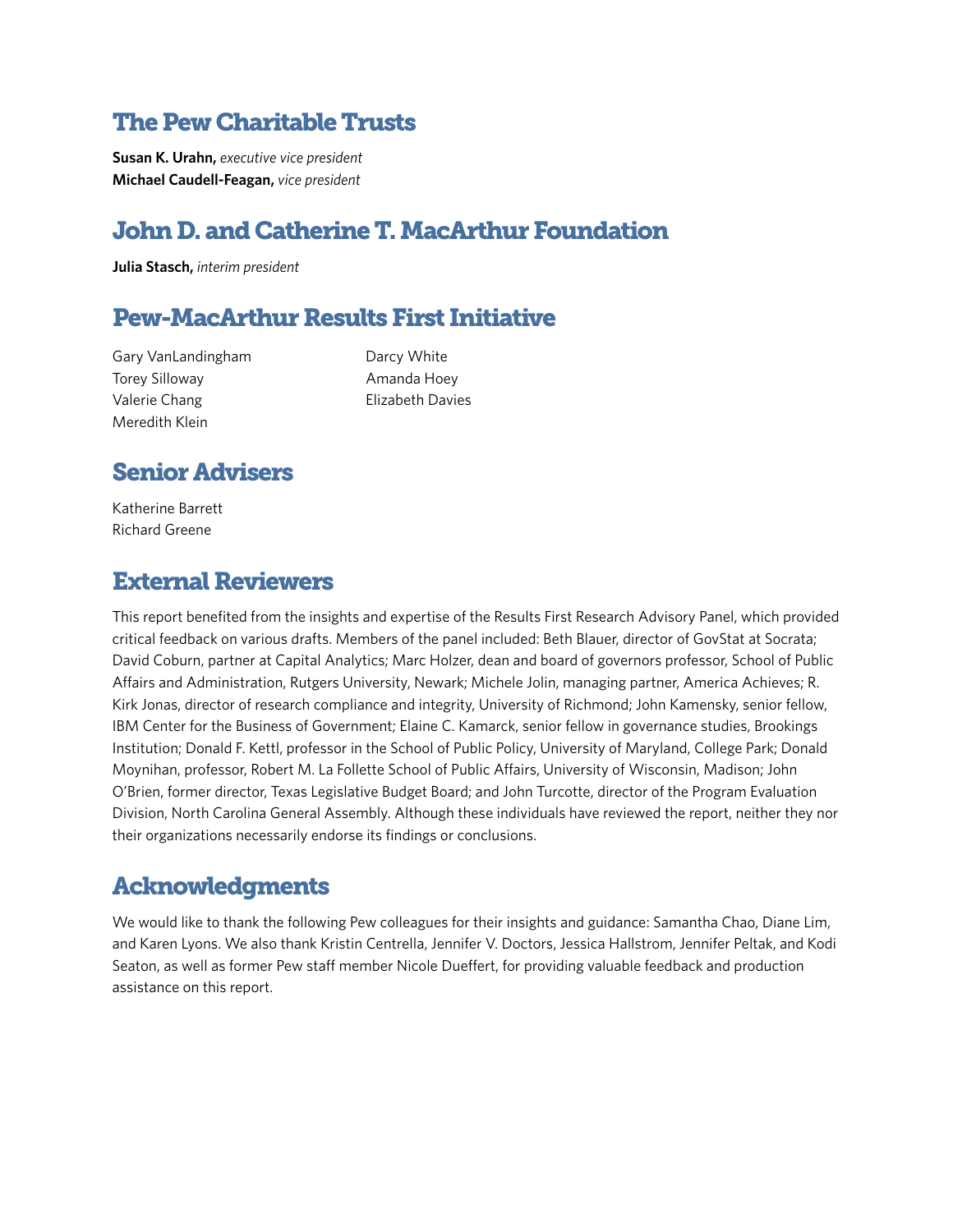## The Pew Charitable Trusts

901 E St. NW Washington, DC 20004

#### **<pewtrusts.org>**

The Pew Charitable Trusts is driven by the power of knowledge to solve today's most challenging problems. Pew applies a rigorous, analytical approach to improve public policy, inform the public, and invigorate civic life.

### The John D. and Catherine T. MacArthur Foundation

### 140 S. Dearborn St. Chicago, IL 60603

#### **<macfound.org>**

The John D. and Catherine T. MacArthur Foundation supports creative people and effective institutions committed to building a more just, verdant, and peaceful world. In addition to selecting the MacArthur Fellows, the Foundation works to defend human rights, advance global conservation and security, make cities better places, and understand how technology is affecting children and society.

**Cover photo: 1.** Getty Images/Mel Curtis **<sup>1</sup>**





**Contact:** Gary VanLandingham, director, Pew-MacArthur Results First Initiative **Email:** [gvanlandingham@pewtrusts.org](mailto:gvanlandingham@pewtrusts.org) **Phone:** 202-540-6207

**Pew-MacArthur Results First Initiative**, a project of The Pew Charitable Trusts and the John D. and Catherine T. MacArthur Foundation, works with states to implement an innovative cost-benefit analysis approach that helps them invest in policies and programs that are proved to work.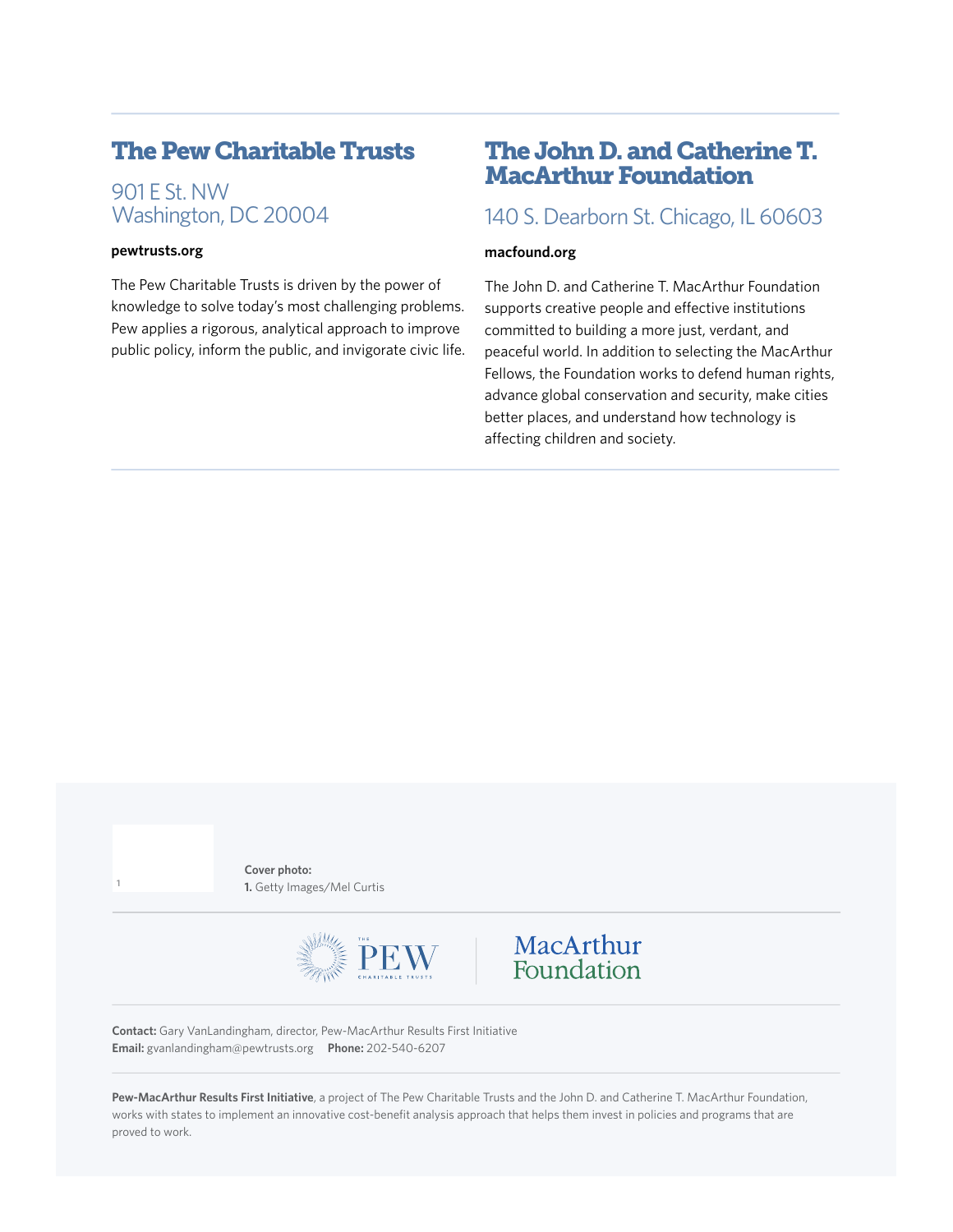## **Contents**

- 1 Overview
- 2 Why evidence-based policymaking?

## 2 A new era in responsible governance

Ongoing fiscal pressures **3** Increasing availability of evidence on what works **3** Federal funding incentives **3** Growing interest from state leaders **3**

## 4 Key components of evidence-based policymaking

Program assessment **4** Budget development **8** Implementation oversight **10** Outcome monitoring **14** Targeted evaluation **16**

- 18 Conclusion
- 19 Appendix A: Methodology
- 20 Appendix B: Potential roles in state government
- 23 Endnotes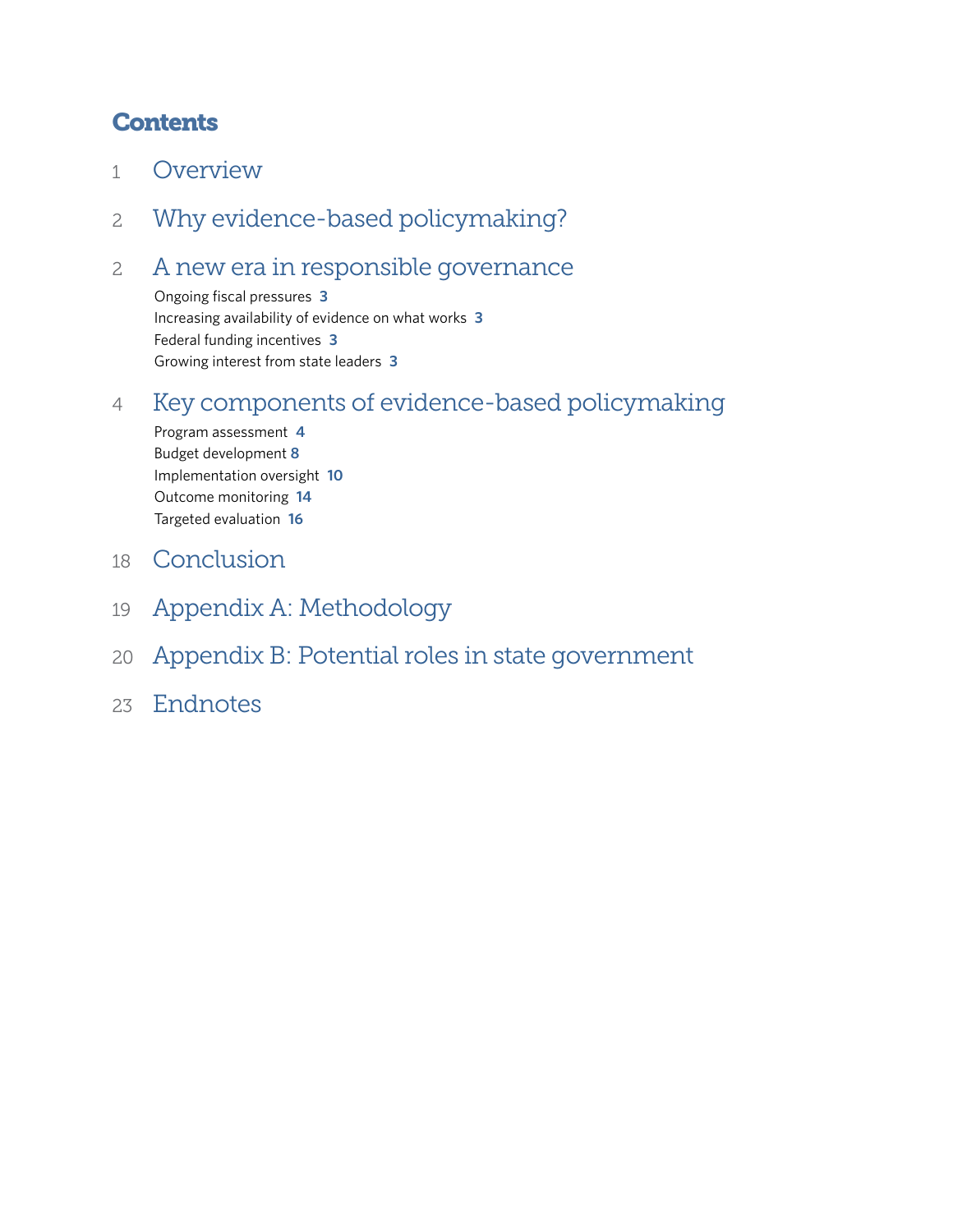## **Overview**

Governments make budget and policy choices each year that have long-term effects on both their fiscal futures and the outcomes they deliver for constituents. Recognition is growing that policymakers can achieve substantially better results by using rigorous evidence<sup>1</sup> to inform these decisions, enabling governments to select, fund, and operate public programs more strategically. Until now, however, no comprehensive road map has provided clear guidance on using this approach.

To fill this gap, the Pew-MacArthur Results First Initiative has developed a framework that governments can follow to build and support a system of evidence-based policymaking. Based on an extensive review of research and in-depth interviews with government officials, practitioners, and academic experts, the framework identifies steps that both the executive and legislative branches can take to drive the development, funding, implementation, and monitoring of policies and programs.

The framework has five key components, each with multiple steps that enable governments to make better choices through evidence-based policymaking: (1) program assessment, (2) budget development, (3) implementation oversight, (4) outcome monitoring, and (5) targeted evaluation.

- 1. **Program assessment**. Systematically review available evidence on the effectiveness of public programs.
	- a. Develop an inventory of funded programs.
	- b. Categorize programs by their evidence of effectiveness.
	- c. Identify programs' potential return on investment.
- 2. **Budget development**. Incorporate evidence of program effectiveness into budget and policy decisions, giving funding priority to those that deliver a high return on investment of public funds.
	- a. Integrate program performance information into the budget development process.
	- b. Present information to policymakers in user-friendly formats that facilitate decision-making.
	- c. Include relevant studies in budget hearings and committee meetings.
	- d. Establish incentives for implementing evidence-based programs and practices.
	- e. Build performance requirements into grants and contracts.
- 3. **Implementation oversight**. Ensure that programs are effectively delivered and are faithful to their intended design.
	- a. Establish quality standards to govern program implementation.
	- b. Build and maintain capacity for ongoing quality improvement and monitoring of fidelity to program design.
	- c. Balance program fidelity requirements with local needs.
	- d. Conduct data-driven reviews to improve program performance.
- 4. **Outcome monitoring**. Routinely measure and report outcome data to determine whether programs are achieving desired results.
	- a. Develop meaningful outcome measures for programs, agencies, and the community.
	- b. Conduct regular audits of systems for collecting and reporting performance data.
	- c. Regularly report performance data to policymakers.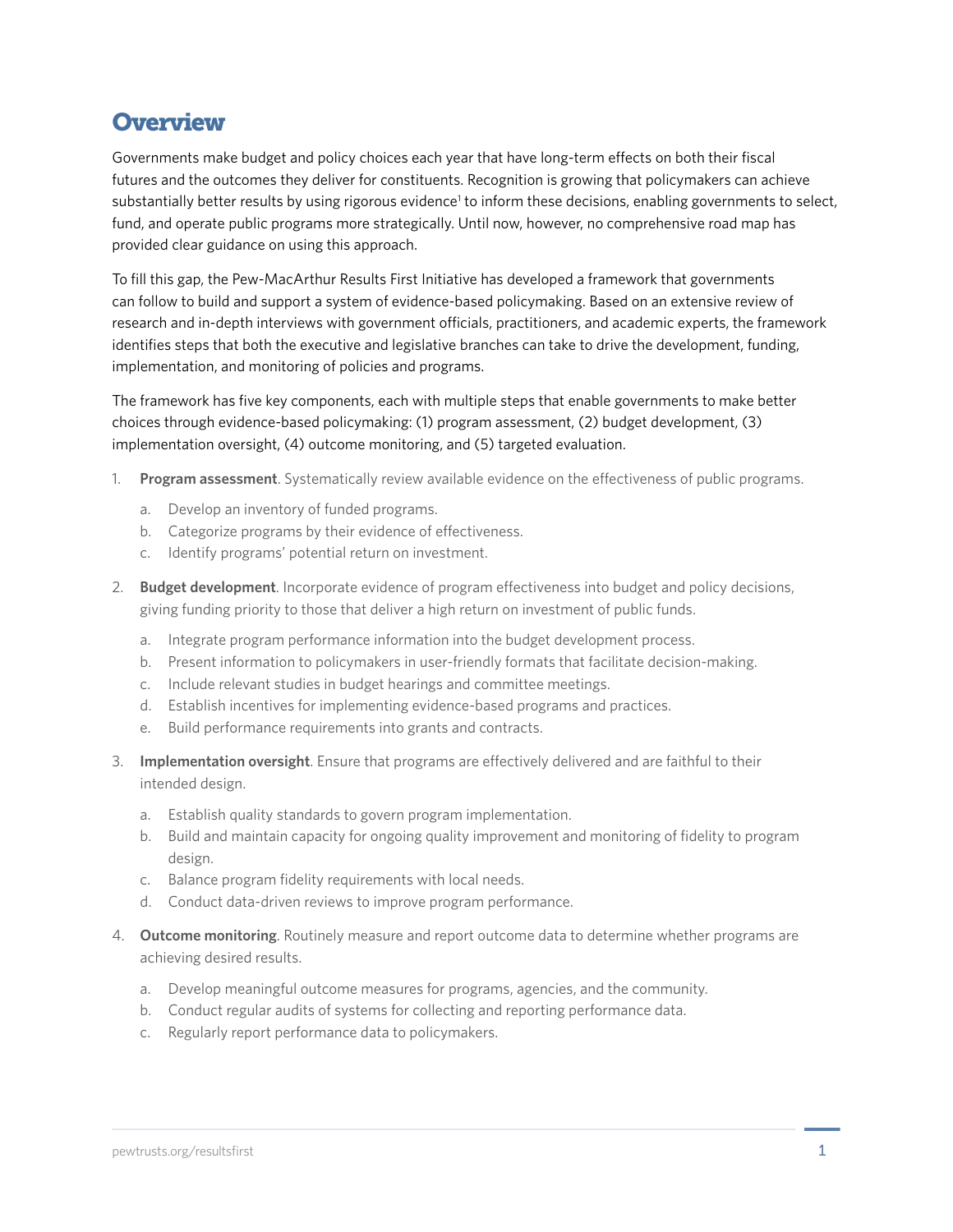- 5. **Targeted evaluation**. Conduct rigorous evaluations of new and untested programs to ensure that they warrant continued funding.
	- a. Leverage available resources to conduct evaluations.
	- b. Target evaluations to high-priority programs.
	- c. Make better use of administrative data—information typically collected for operational and compliance purposes—to enhance program evaluations.
	- d. Require evaluations as a condition for continued funding for new initiatives.
	- e. Develop a centralized repository for program evaluations.

This report discusses how and why evidence-based policymaking is a growing national trend and reviews the framework in detail to provide tips and strategies that policymakers can use to instill evidence in decision-making at all levels of government.

## Why evidence-based policymaking?

Evidence-based policymaking uses the best available research and information on program results to guide decisions at all stages of the policy process and in each branch of government. It identifies what works, highlights gaps where evidence of program effectiveness is lacking, enables policymakers to use evidence in budget and policy decisions, and relies on systems to monitor implementation and measure key outcomes, using the information to continually improve program performance. By taking this approach, governments can:

- **Reduce wasteful spending.** By using evidence on program outcomes to inform budget choices, policymakers can identify and eliminate ineffective programs, freeing up dollars for other uses.
- **Expand innovative programs.** Requiring that new and untested programs undergo rigorous evaluation helps determine whether they work and identifies opportunities to target funding to innovative initiatives that deliver better outcomes to residents or reduce costs.
- **Strengthen accountability**. Collecting and reporting data on program operations and outcomes makes it easier to hold agencies, managers, and providers accountable for results.

## A new era in responsible governance

Support is growing across the country for using evidence to inform policy and budget decisions and guide the implementation of programs, in good times as well as bad. Although the need to improve government performance has long been recognized, researchers from the Results First Initiative identified several factors that are driving renewed attention to this issue, including ongoing fiscal pressures, the increasing availability of data on program effectiveness, federal funding incentives, and state legislation that support—and in some cases require—the use of evidence-based programs and practices.

Previous attempts to address these challenges by linking program performance to budget allocations—for example, performance-based budgeting—have met with limited success because of insufficient analytical capacity or limited data, among other reasons.<sup>2</sup> Now, with better technology, easier access to data, and the ability to more accurately measure the performance and cost-effectiveness of government services, policymakers have an opportunity to put their jurisdictions on a sustained path of evidence-based decision-making.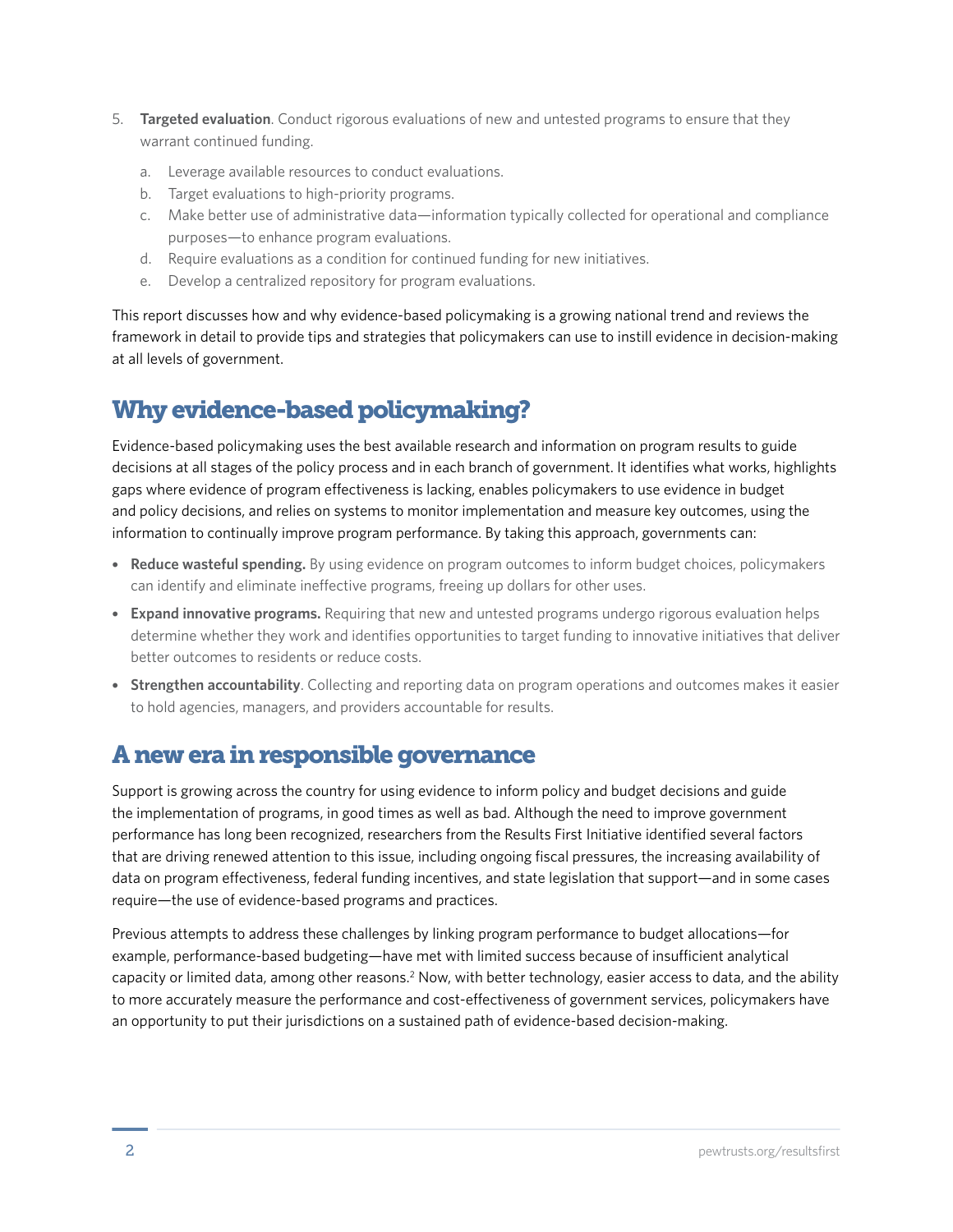## Ongoing fiscal pressures

In recent years, many governments were forced to make major budget reductions due to revenue shortfalls that occurred during the Great Recession. Although some states have seen tax revenue rebound, others continue to confront tight budgets due to lagging revenue, increasing costs in areas such as Medicaid, and other pressures.<sup>3</sup> Many governments at both the state and local levels also face long-term fiscal challenges, such as meeting retirement benefit obligations for public employees.<sup>4</sup> This has increased demands by policymakers for better information on the outcomes that programs deliver for constituents and better tools to identify activities that fail to deliver desired results.

### Increasing availability of evidence on what works

Over the past two decades, a growing body of research has evaluated the effectiveness of public programs. Multiple clearinghouses are compiling this information by reviewing and categorizing hundreds of research studies to identify effective and promising programs across a range of policy areas.<sup>5</sup> As a result, policymakers have access to more information about what works than ever before.<sup>6</sup> States and local governments can avoid duplication of effort and use this evidence to inform their policy and budget decisions.

## Federal funding incentives

Increasingly, federal grant recipients, including states and localities, are required to target federal funds to evidence-based programs. Since 2009, for example, the U.S. departments of Education, Health and Human Services, and Labor have directed approximately \$5.5 billion to seven initiatives that support proven programs.7 Although they represent only a small percentage of total federal spending, these grants provide incentives for recipients to implement proven programs.<sup>8</sup> These include the Investing in Innovation (i3) Fund, which prioritizes education programs with strong evidence of effectiveness and evaluation of innovative programs; the Maternal and Infant Early Childhood Home Visiting program, which requires grantees to direct 75 percent of federal dollars to evidence-based programs and to evaluate the impact on key outcomes; and the Workforce Innovation Fund, which supports projects that use data to design new approaches to improving employment and training outcomes.<sup>9</sup>

## Growing interest from state leaders

State policymakers are using legislation as a vehicle to encourage investment in programs that have been proved effective. Results First researchers identified over 100 state laws across 42 states passed between 2004 and 2014 that support the use of evidence-based programs and practices.<sup>10</sup> These laws provide incentives for agencies to implement proven programs and help establish common standards with which to compare programs.

State leaders are also using cost-benefit analysis to inform their policy and spending decisions. A recent Results First study found that the number of states assessing the costs and benefits of programs and policy options increased 48 percent between 2008 and 2011, and 29 states reported using cost-benefit studies to inform policy or budget decisions.11 In addition, since 2011, 16 states and four California counties have partnered with the Results First Initiative to apply a customized, innovative cost-benefit approach to policy and budget decisionmaking.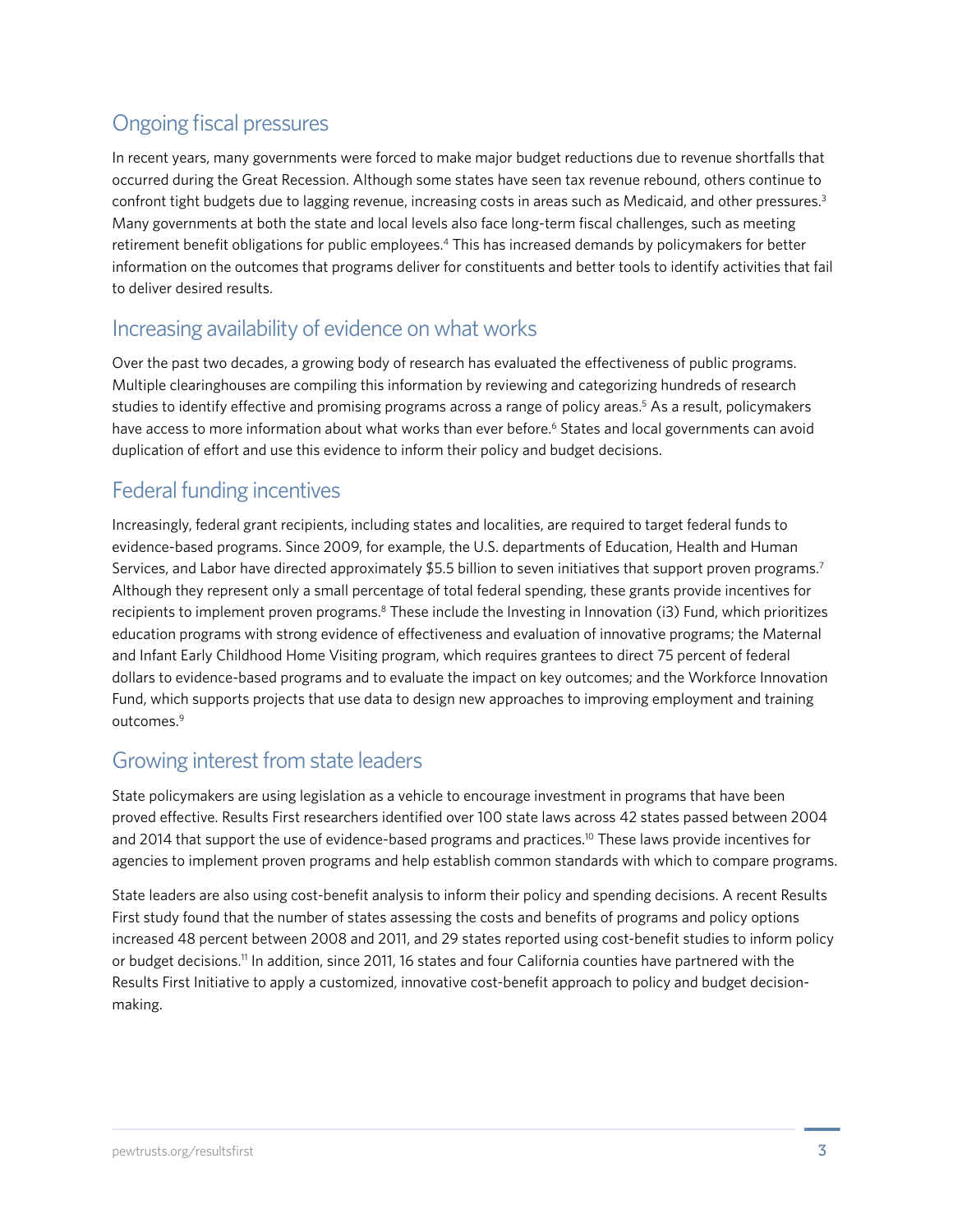## Key components of evidence-based policymaking

Results First researchers identified five key components that support a system of evidence-based policymaking (see Figure 1). In developing this report, our research found that while many states have put one or more of these in place, none has developed a comprehensive approach across all branches of government. For each of the components, our framework includes specific steps that help to ensure successful implementation. Governments may lack capacity to implement all of the elements at once, but they can still strengthen their use of evidencebased policymaking by focusing on particular features highlighted in this report.



© 2014 The Pew Charitable Trusts

### **Program assessment.** Systematically review available evidence on the effectiveness of public programs

Government leaders should develop an inventory of the programs they currently operate and then assess the available evidence of effectiveness and return on investment for each one. This provides important baseline information that enables government leaders to identify which programs are working and achieving high returns on taxpayer dollars, which need further evaluation, and which are not delivering expected outcomes (see Appendix B: Potential roles in state government).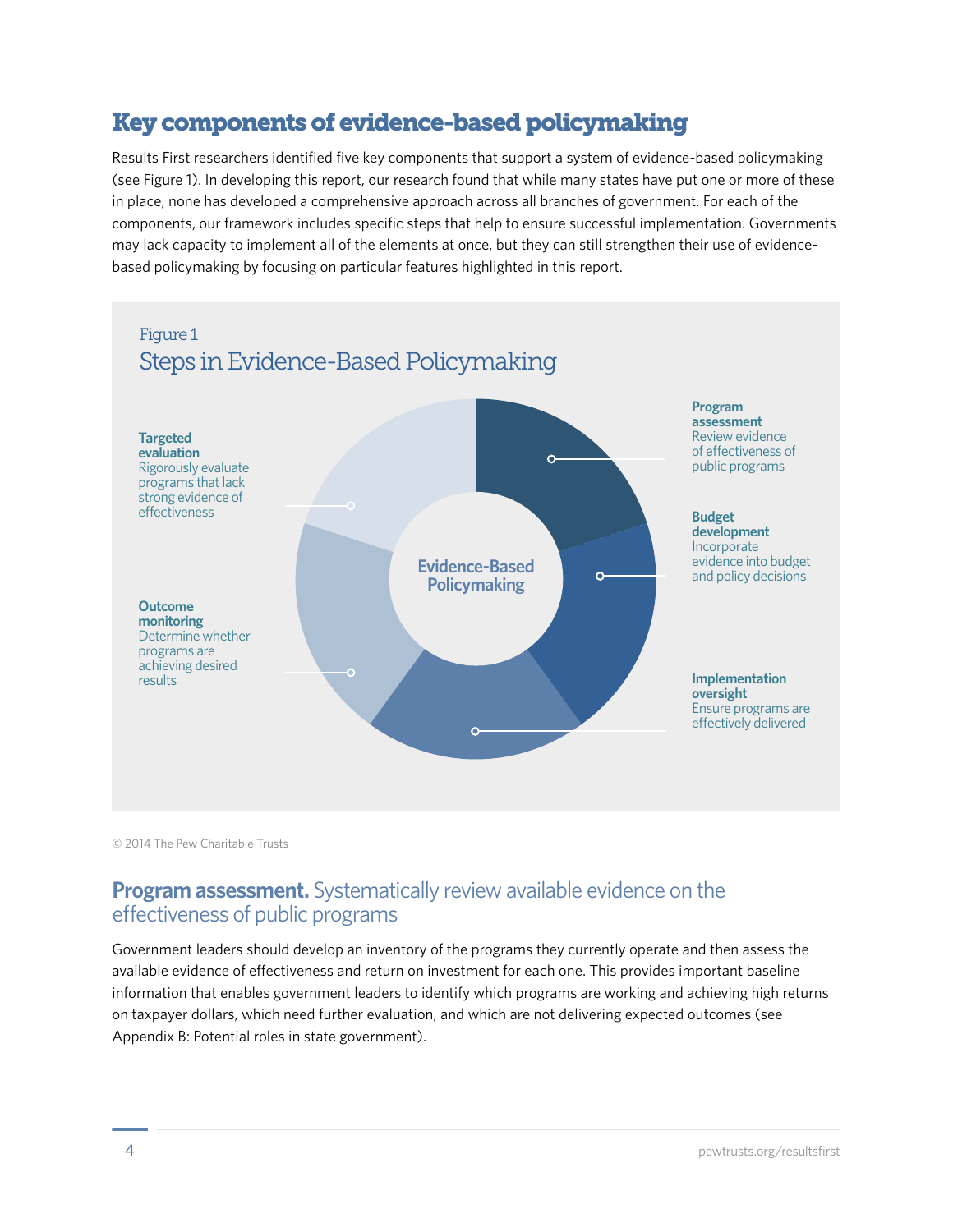### Develop an inventory of funded programs

Many state and local governments do not have a complete catalog of the programs they fund, which is a necessary starting point for determining which are effective and which are not. Government leaders can require agencies to conduct a census to identify all publicly operated and contracted programs and collect standard information about each, including their funding levels, services delivered, and populations served. To help facilitate this process, governments often find it beneficial to develop a common definition of "program" to provide consistency across agencies.

In 2014, Rhode Island's Office of Management and Budget worked with the state's departments of Corrections and Children, Youth, and Families and the judiciary to develop an inventory of 58 state-funded programs intended to reduce recidivism in adult and juvenile justice systems. In its initial report, published in March 2014, the office found that 33 percent of the programs inventoried were not evidence-based, and only two had been recently evaluated to determine whether they were implemented according to research-based standards. As a result of this process, the office recommended additional evaluations to ensure fidelity to these standards.<sup>12</sup>

### Categorize programs by their evidence of effectiveness

Policymakers need clear information about the effectiveness of the programs they fund. By requiring agencies to categorize the programs they operate according to the rigor of their evidence of effectiveness, lawmakers and agency leaders can ensure they have access to the information they need to make this determination. A first step is to develop definitions for each category, based on the strength of evidence. For example, some states use "evidence-based programs," which may be defined as requiring multiple evaluations that use rigorous methods such as randomized controlled trials. A second is "promising programs," which may include those that have been evaluated and shown effective but through a less rigorous research design. State or local governments can use resources from national clearinghouses or other states in developing these definitions.

Embedding such standards of evidence in statute can increase the likelihood that they will be enforced consistently and endure political changes. In 2012, Washington passed legislation to increase the number of evidence-based children's mental health, child welfare, and juvenile justice services.13 The law has three key requirements:

- 1. The Washington State Institute for Public Policy and the University of Washington Evidence-Based Practice Institute, in consultation with the Department of Social and Health Services, will publish definitions of "evidence-based," "research-based," and "promising practices." To be considered an evidence-based program, the law requires that the benefits produced outweigh its cost. In addition, the institute and the university will review existing national and international research to identify programs that meet the criteria based on these definitions.
- 2. The state's Department of Social and Health Services and the Health Care Authority will complete a baseline assessment of evidence- and research-based practices in child welfare, juvenile rehabilitation, and children's mental health services. This includes the extent to which currently funded programs meet the standards of evidence, the utilization of those services, and the amount of funding received by each program.
- 3. The Department of Social and Health Services and the Health Care Authority must report to the governor and Legislature on strategies, timelines, and costs for increasing the use of evidence- and research-based practices.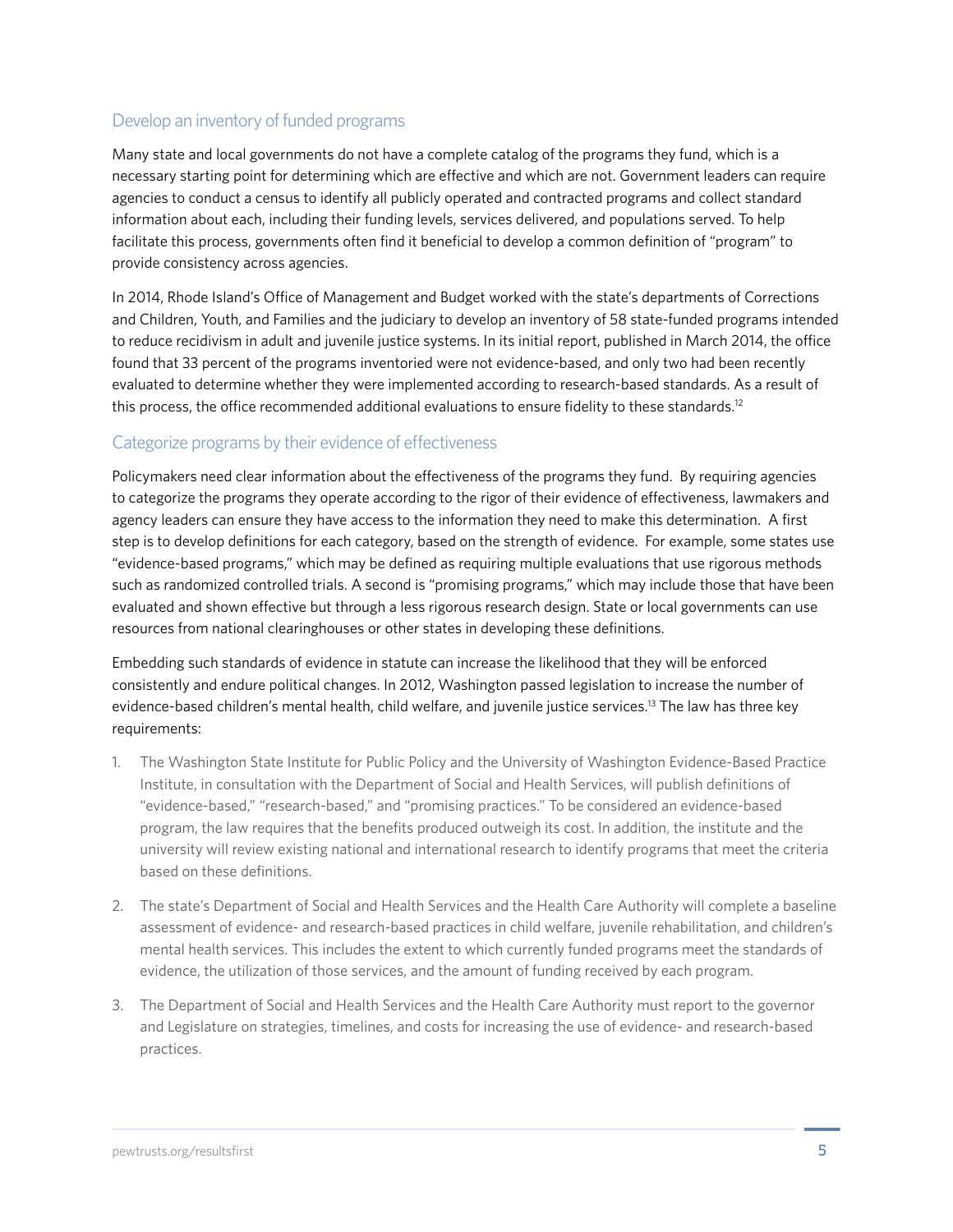In 2014, Mississippi passed similar legislation mandating that its Legislative Budget Office and Joint Committee on Performance Evaluation and Expenditure Review, known as PEER, categorize programs in four state agencies as evidence-based, research-based, promising practices, or other programs and activities with no evidence of effectiveness.14 The legislation includes definitions of each evidence level to guide the work of the budget office and PEER.

#### Leveraging National Research Clearinghouses

In recent years, several national research clearinghouses have been established that conduct systematic literature reviews to identify effective public programs across a range of policy areas, including adult criminal and juvenile justice, child welfare, mental health, pre-K to higher education, and substance abuse.' Although the clearinghouses use slightly different criteria for evaluating the strength of evidence, most have adopted a tiered structure that allows researchers and policymakers to easily determine the relative effectiveness of each program. For example, the What Works Clearinghouse, an initiative of the U.S. Department of Education's Institute of Education Sciences, uses a system of recognizable symbols to convey this information: two plusses mean a program has positive effects, while an oval means there is no evidence of an effect on outcomes.† The What Works Clearinghouse has rated the impact of approximately 130 education programs on 26 educational outcomes.

Policymakers and agency leaders can use these clearinghouses to compare the programs that their state or locality operates to those the clearinghouses have deemed to be effective. For example, a state might find that only a small percentage of its adult criminal justice programs had nationally recognized evidence of positive outcomes, which would raise questions about whether the remaining programs should continue to receive funding.<sup>#</sup>

† What Works Clearinghouse, U.S. Department of Education Institute of Education Sciences, accessed July 29, 2014, <http://ies.ed.gov/ncee/wwc/findwhatworks.aspx>.

‡ The Pew-MacArthur Results First Initiative recently created a central database that compiles information from eight research clearinghouses to enable policymakers and their staffs to readily identify effective, evidence-based programs in multiple policy areas, including adult criminal justice, juvenile justice, mental health, substance abuse, early education, K-12 education, and child welfare. For more information, please see: [http://www.pewtrusts.org/en/research-and](http://www.pewtrusts.org/en/research-and-analysis/issue-briefs/2014/09/results-first-clearinghouse-database)[analysis/issue-briefs/2014/09/results-first-clearinghouse-database](http://www.pewtrusts.org/en/research-and-analysis/issue-briefs/2014/09/results-first-clearinghouse-database).

<sup>\*</sup> There are several widely recognized national research clearinghouses, including the U.S. Department of Education's What Works Clearinghouse, the U.S. Department of Justice's<CrimeSolutions.gov>, Blueprints for Healthy Youth Development, the Substance Abuse and Mental Health Services Administration's National Registry of Evidence-Based Programs and Practices, the California Evidence-Based Clearinghouse for Child Welfare, What Works in Reentry, and the Coalition for Evidence-Based Policy.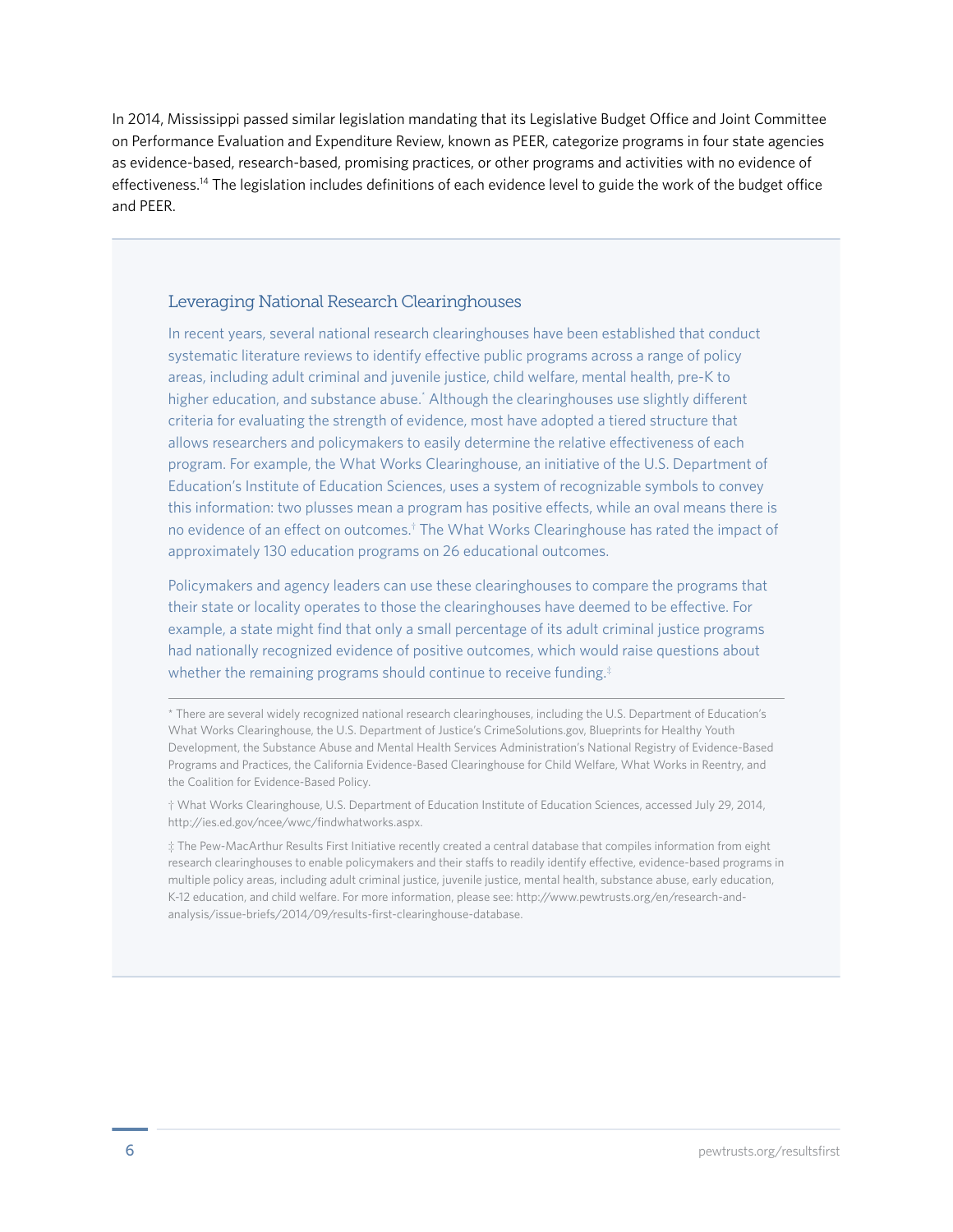

Over the past two fiscal years, five states—Iowa, Massachusetts, New Mexico, New York, and Vermont—have used the Results First model to target \$81 million in funding to more effective programs that the model shows will achieve higher returns.

### Identify programs' potential return on investment

In addition to knowing whether programs have been rigorously evaluated, it is also important for government leaders to know if investing in them would generate enough benefits to justify their costs. Governments can use cost-benefit and cost-effectiveness analyses to answer this question. These studies calculate the dollar value of the outcomes that different programs achieve and weigh them against the costs. Conducting such analyses requires technical expertise and extensive fiscal and outcome data and may not be practicable for all programs. When feasible, however, this approach enables governments to rank programs by their potential return on investment, providing policymakers with critical information on which alternatives can achieve the greatest returns for constituents.

The Pew-MacArthur Results First Initiative is working with 16 states and four counties to implement cost-benefit analysis models that enable policymakers to use this approach in their budget and policy decisions. Results First uses a nationally recognized, peer-reviewed model and a three-step process:

- 1. Employ the best national research on program outcomes to identify what works, what doesn't, and how effective various alternatives are in achieving policy goals.
- 2. Apply jurisdiction-specific data to predict the impact each program would achieve.
- 3. Compare the costs of each program to its projected benefits and produce a report that ranks each alternative by the relative value it would generate for taxpayers.

Over the past two fiscal years, five states—Iowa, Massachusetts, New Mexico, New York, and Vermont—have used the Results First model to target \$81 million in funding to more effective programs that the model shows will achieve higher returns.15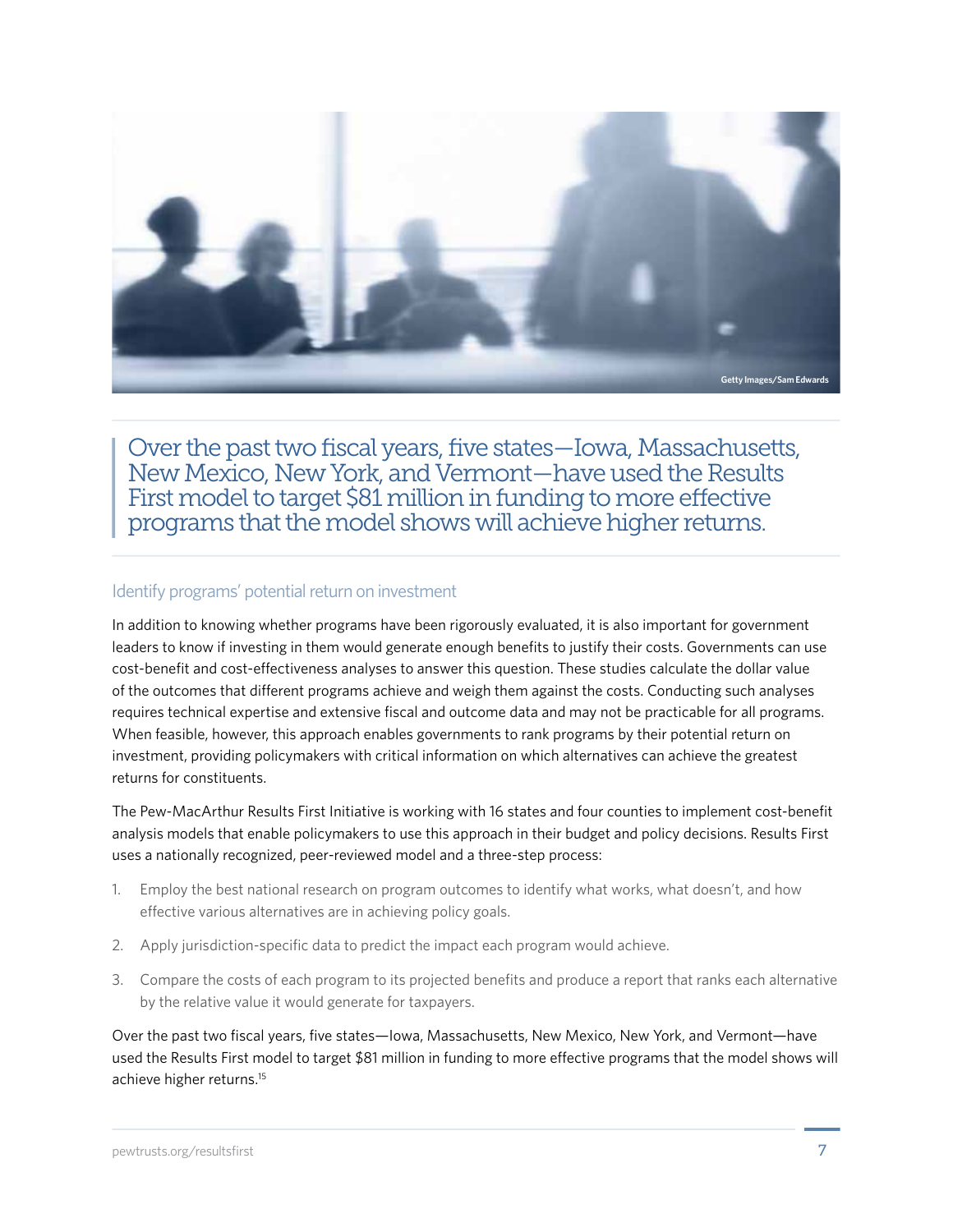### **Budget development.** Incorporate evidence of program effectiveness into budget and policy decisions, giving funding priority to those that deliver a high return on investment of public funds

For evidence-based policymaking to be successful, governments must systematically use evidence of program effectiveness to inform their processes for making budget and policy decisions. This requires regular communication between researchers, budget staff, and policymakers as well as the development of strong executive and legislative champions. Analytic results must be reported to policymakers in timely and accessible ways.

### Integrate program performance information into the budget development process

Executive branch agencies should use performance information when developing their budgets to ensure funds are directed to programs that have strong evidence of effectiveness and away from those that are not delivering results. To accomplish this, agencies can develop output and outcome measures for all major programs and report those metrics in their budget requests. Agencies should develop numerical performance targets that can be used by policymakers to measure progress against key benchmarks and goals. For evidence-based programs, the targets should reflect outcomes predicted by research.

A well-functioning performance measurement system can help governments decide where to pull back on funding as well as where to provide greater support. Connecticut's Result-Based Accountability system has been operating for eight years and has become an important part of the state's appropriations process. When outcome measures showed that the state's \$20 million annual investment in early reading programs was having no positive effect on reading skills, they were first denied funding and later analyzed in-depth to identify potential solutions. The study found that reading specialists, a central element of the initiative, lacked sufficient training to achieve expected results and that funding to support early reading efforts was often used for other purposes. Based on this, the state has turned to other approaches, such as adding reading-related graduation requirements for education degrees and implementing techniques based on a reading program in Norwalk that has had success. "Our reading scores are now creeping up instead of going down," said Representative Diana Urban, cochair of the Connecticut General Assembly's Select Committee on Children.16

### Present information to policymakers in user-friendly formats that facilitate decision-making

To increase the likelihood that policymakers will use evidence to inform critical budget decisions, complex information must be presented in ways they can readily understand and act on. For any program, policymakers need answers to at least three important questions:

- Is the program working?
- Do its benefits outweigh its costs?
- How does the program compare to alternative programs?

To provide this information, agencies can produce annual rankings that compare programs targeting similar outcomes based on effectiveness, cost, and benefits produced. When practicable, governments can use costbenefit analyses to calculate a return on investment for each program, providing policymakers with data on how to best allocate resources to achieve each agency's goals.<sup>17</sup> At a minimum, policy staff should compare programs with common goals according to their documented impact on specific outcomes—for example comparing a set of programs that all have as their primary goal reducing child abuse and neglect.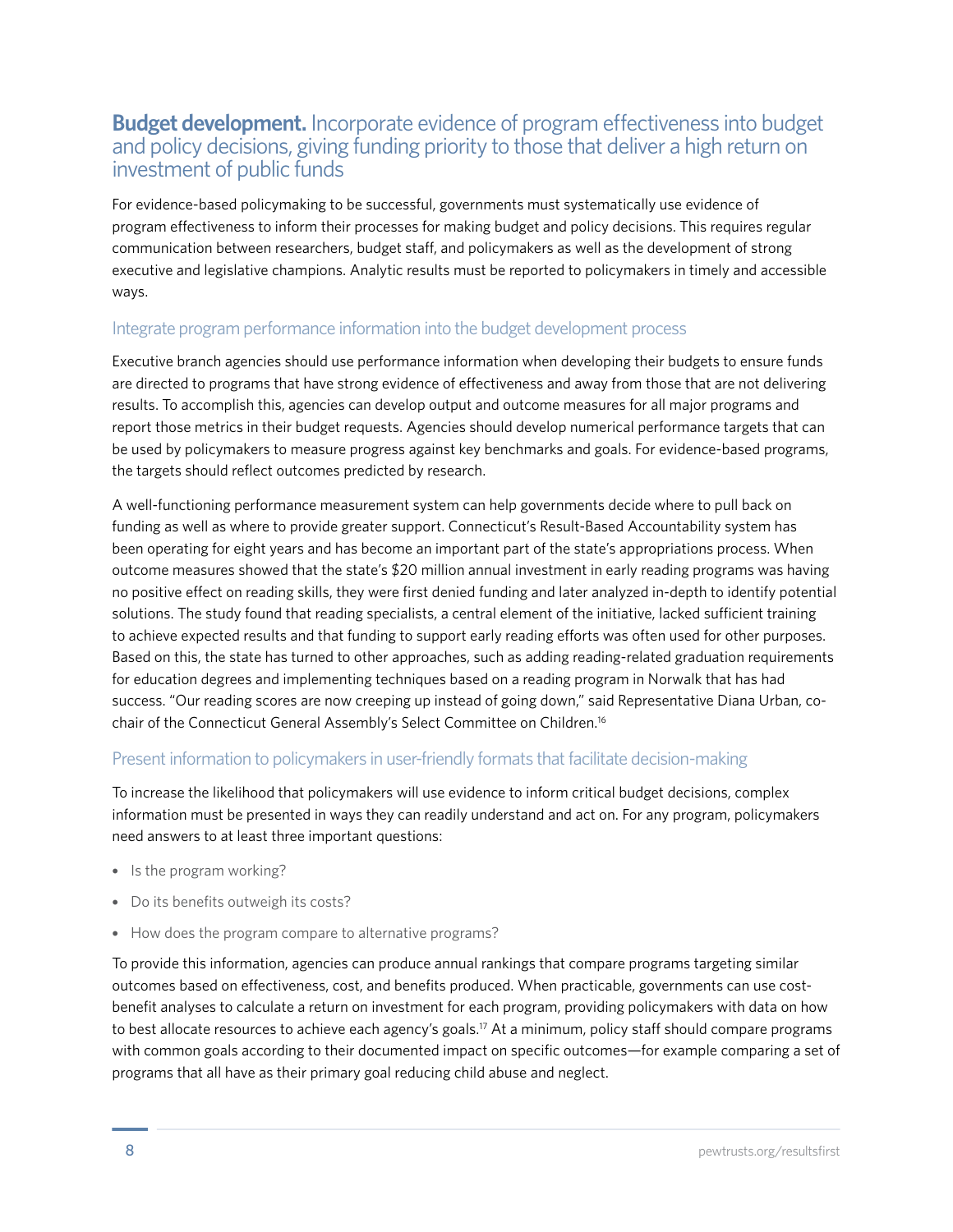### When practicable, contracts and grants should include performance goals that encourage organizations to provide evidence-based programs and to implement those services as designed.

Several states, including Washington, Iowa, and New Mexico, have developed *Consumer Reports*-type analyses, which rank programs by their benefit-to-cost ratios.<sup>18</sup> In 2012, the Iowa Department of Corrections issued a report highlighting the costs and benefits of various criminal justice programs over a 10-year period.<sup>19</sup> The analysis showed that among prison-based programs, cognitive behavioral therapy programs were inexpensive to operate and highly effective in reducing recidivism, returning \$37.70 in benefits for every dollar spent. In contrast, correctional educational programs, although also effective, returned only \$2.91 in benefits per dollar invested.<sup>20</sup> As a result, the department is considering expanding its cognitive behavioral therapy programs and plans to reduce other, less effective activities proportionally.

### Include relevant studies in budget hearings and committee meetings

Policymakers can use executive and legislative budget hearings and committee meetings as opportunities to discuss key findings from program evaluations, audits, cost-benefit analyses, and other research. Governments can establish procedures requiring research offices to provide relevant reports to budget and policy committees, which should, in turn, be encouraged to consider the findings in their deliberations.

The New Mexico Legislative Finance Committee regularly presents program evaluations, agency performance report cards, and cost-benefit analyses during budget hearings and committee meetings to support its budget and legislative recommendations. In 2013, for example, the committee presented a report in budget hearings showing that reducing recidivism by 10 percent using proven programs could save the state \$8.3 million in prison costs and approximately \$40 million in avoided costs to victims.21 The findings, in addition to other analyses, helped inform decisions to allocate \$7.7 million to effective criminal justice programs.

### Establish incentives for implementing evidence-based programs and practices

Governments can use grant competitions to encourage adoption or expansion of evidence-based programs. Agencies can also partner with private philanthropies or businesses to scale up promising programs—those that demonstrate the potential to achieve a positive return on investment.

Wisconsin's Treatment Alternatives and Diversion grant program provides funding to counties to implement data-driven alternatives to prosecution and incarceration of criminal offenders with a history of substance abuse. A county is eligible for a grant if, among other criteria, the services provided are consistent with evidence-based practices. Between 2006 and 2013, these grants funded nine county diversion or drug court programs. A recent evaluation found that grant-funded projects averted 231,533 incarceration days for offenders, 57 percent of whom were not convicted of a new crime three years after being discharged from the program.<sup>22</sup>

Governments can also develop pay-for-success models and social impact bond agreements, both of which raise capital from private investors or philanthropic organizations to scale up programs that have the potential to achieve better outcomes and save the government money. Although these efforts are still in their infancy, several states, including Massachusetts and New York, are moving forward with plans to provide incentives for datadriven programming.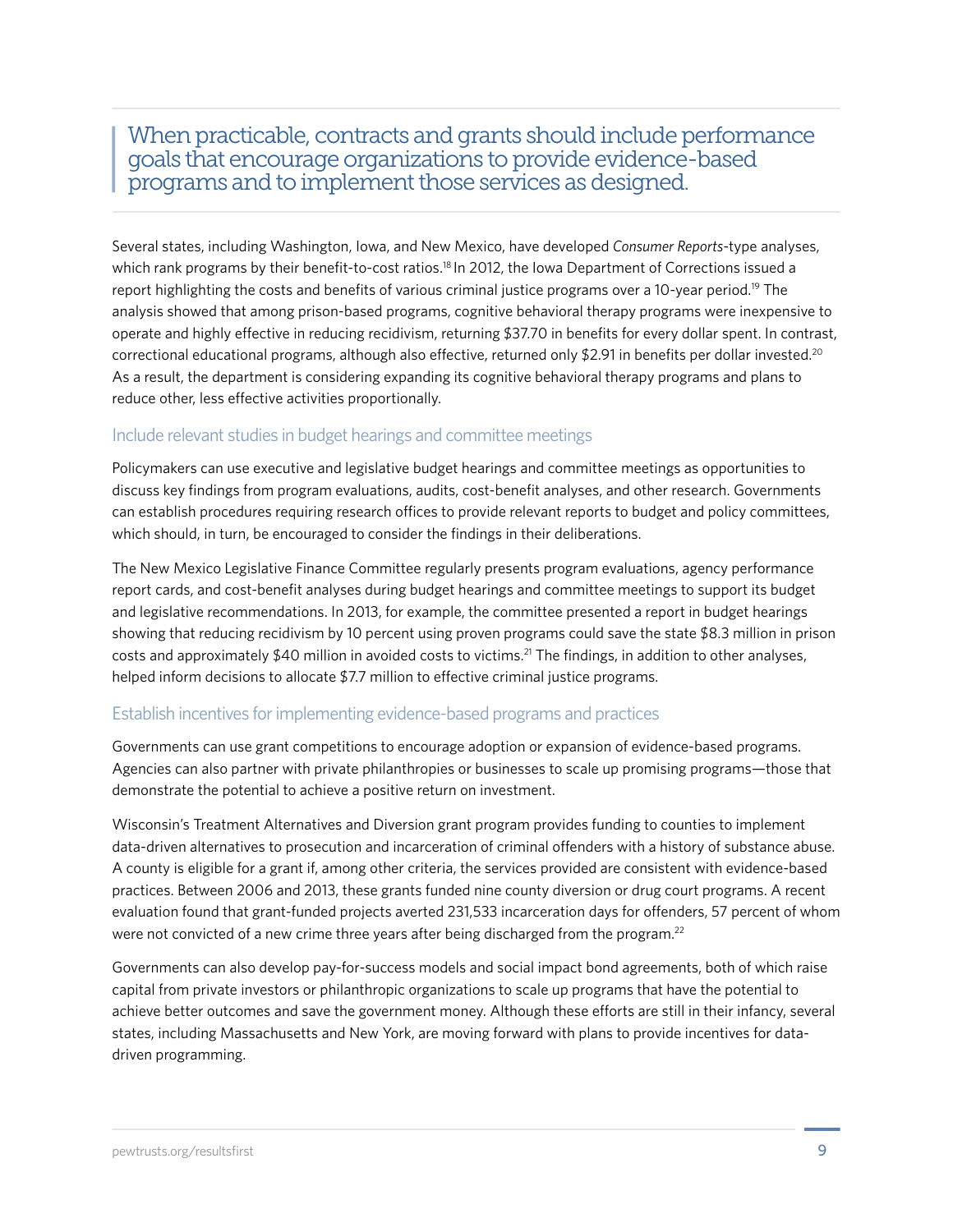New York raised \$13.5 million through its social impact bond to support the Center for Employment Opportunities, which provides evidence-based employment services to ex-offenders including job training, transitional employment, and job placement. Bank of America Merrill Lynch (BAML) and Social Finance Inc. raised funding from more than 40 individual and philanthropic investors, which included several BAML clients, as well as foundations, among them the Laura and John Arnold Foundation and the Robin Hood Foundation. The Rockefeller Foundation agreed to guarantee up to 10 percent of the investors' principal. An independent evaluator will determine whether the program is reaching its goals of reducing recidivism and increasing employment.<sup>23</sup> The state will repay investors only if the outcomes outlined in the bond agreement are achieved.

### Build performance requirements into grants and contracts

When practicable, contracts and grants should include performance goals that encourage organizations to provide evidence-based programs and to implement those services as designed. To realize the benefits of performance-based contracts, program administrators should work closely with providers and program developers to create measures that accurately gauge performance, while striking a balance between the need for accountability and the importance of continuous quality improvement and increased capacity. These contracts need to be carefully crafted and monitored to protect against unintended consequences, such as creating incentives for providers to take only those clients most likely to succeed and to reject those considered high-risk.

In the early 2000s, the Connecticut Judicial Branch's Support Services Division, which oversees state-run juvenile justice programs, developed a Center for Best Practices to review research on evidence-based interventions and integrate effective strategies into current programs, most of which were contracted out.24 The center determined that several programs were achieving poor outcomes, and the division began working with contractors to identify the aspects of service delivery that yielded desired outcomes and to incorporate those elements into their contracts. Through this process, the division developed a standard report card, which includes performance data and other quality assurance information, that is updated semiannually and is reported to the Legislature each year. Division staff members also meet quarterly with contractors to review performance data, identify areas for improvement, and determine technical assistance needs.<sup>25</sup>

When properly designed, performance-based contracts can help move agencies away from a fee-for-service model, which pays providers for the amount of services they deliver, toward a system that rewards results. For example, in Tennessee, under more traditional fee-for-service contracting methods, foster care providers that were most successful in finding permanent homes for children could suffer financially because the children no longer needed their services. In contrast, the state's pay-for-success program, which was introduced in 2009, provides contracts that pay more to agencies that achieve permanent placements for children. Over a five-year period, this helped reduce the time children spent in foster care by 235,000 days and saved \$20 million, which has been reinvested to further improve services.<sup>26</sup>

### **Implementation oversight.** Ensure that programs are effectively delivered and are faithful to their intended design

The quality of program implementation can dramatically affect outcomes: Even the most effectively designed interventions can produce poor results when poorly run. To ensure proper implementation, governments should establish strong monitoring systems that assess all funded programs, including those administered by nongovernmental entities. This monitoring should ensure that evidence-based programs are carried out with fidelity to their design and incorporate the elements that are critical to their effectiveness, and it should include processes that improve quality by using information gathered through monitoring to make adjustments that improve performance.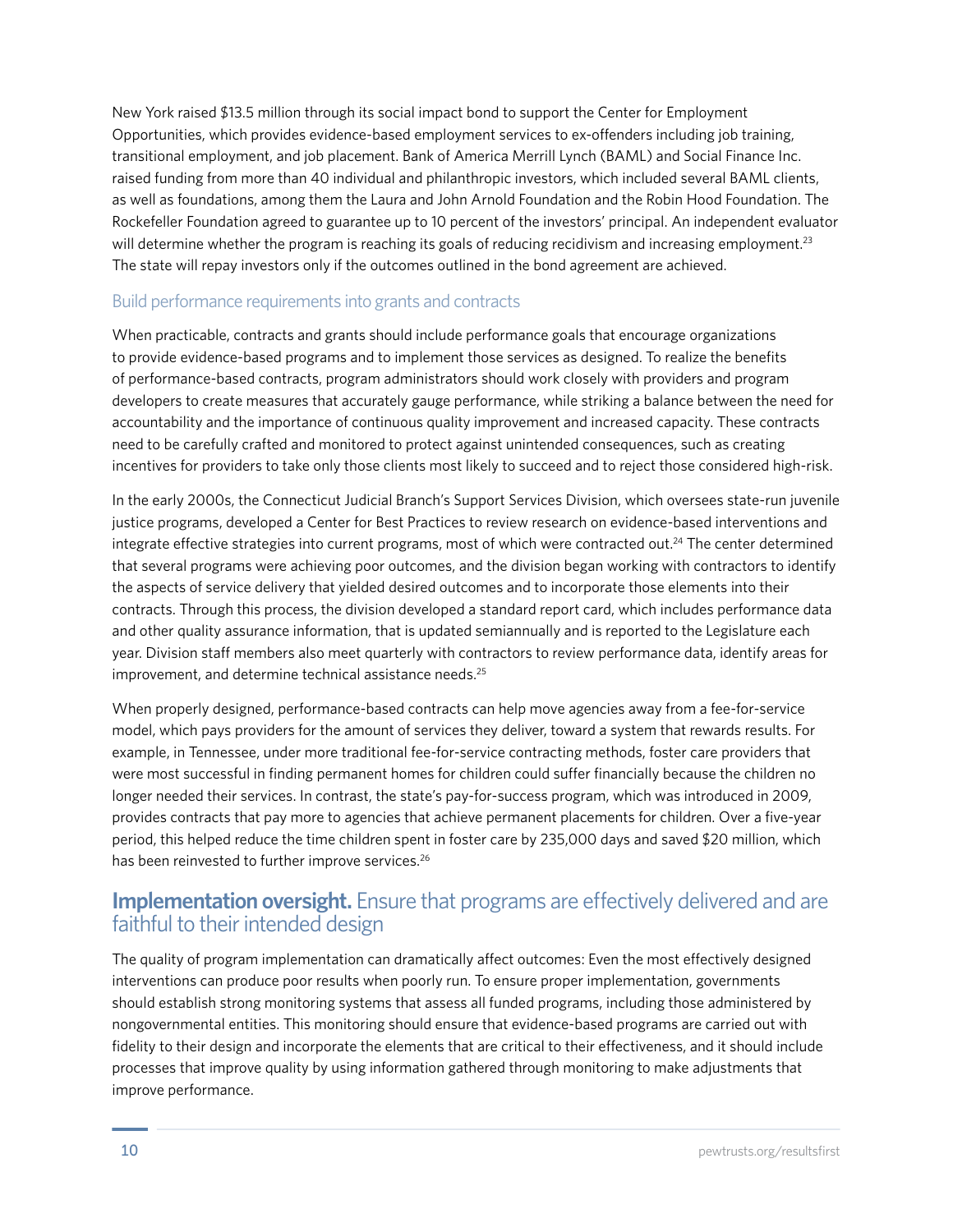Too often, program support and oversight is one of the first areas cut when budgets are tight, resulting in inadequate implementation and poor outcomes. To sustain the positive results, policymakers should include funding for support and monitoring in the base budgets of programs. Then, if budgets are reduced, effective services can still be delivered to high-need clients, which is preferable to serving more people ineffectively by poorly implemented programs.

### Establish quality standards to govern program implementation

Broad-based implementation standards can promote the consistent delivery of high-quality services by providing baseline requirements for monitoring and oversight. These criteria should also be included in agency contracts to help ensure that providers understand and comply with expectations. Evidence-based programs frequently have detailed implementation manuals that managers can use to set quality standards.

For example, state leaders tasked the Washington State Institute for Public Policy with developing standards to implement evidence-based juvenile justice programs after an evaluation found that sites where the programs were not implemented with fidelity had poor results.<sup>27</sup> The standards address four key elements of quality assurance—program oversight, provider development and evaluation, corrective action, and ongoing outcome evaluation—and include protocols for hiring, staff training and assessment, and management and oversight of service delivery. Providers are required to undergo an initial probationary period during which they receive training and feedback. Thereafter they are evaluated annually. The state regularly monitors program completion and recidivism rates for juveniles who receive certain services. The implementation standards are credited with helping the state achieve greater reductions in crime and juvenile arrest rates compared with the national average and a decrease of more than 50 percent in youth held in state institutions.<sup>28</sup>

### Build and maintain capacity for ongoing quality improvement and monitoring of fidelity to program design

Governments can support effective implementation by offering—or partnering with organizations that offer training, technical assistance, and other services to program providers. They can also offer infrastructure support, including computer systems that facilitate data collection and outcome reporting. Some nationally recognized evidence-based programs also provide training or technical assistance services to assist implementation.

The Evidence-based Prevention and Intervention Support Center, or EPISCenter, provides technical assistance to communities and service providers in Pennsylvania to support the implementation of evidence-based prevention and intervention programs.29 Since 2008, the center has assisted in the establishment of nearly 300 evidencebased programs in more than 120 communities throughout the state.<sup>30</sup> The center is a collaborative partnership among the Pennsylvania Commission on Crime and Delinquency and Penn State University. It receives funding and support from the commission and from the Pennsylvania Department of Public Welfare. Experts from the center provide technical assistance to local staff on implementation, evaluation, and sustainability and help develop the infrastructure to monitor the program for fidelity to its original design. Over time, providers build internal capacity for these operations and many continue to report data to the EPISCenter even after their initial funding has ended. These efforts have been highly beneficial.

### Balance program fidelity requirements with local needs

Many evidence-based programs have identified the key service elements that are critical to achieving desired outcomes but they also note that some services may need to be modified for local conditions. Administrators monitoring programs should ensure that key elements are implemented with fidelity while allowing other features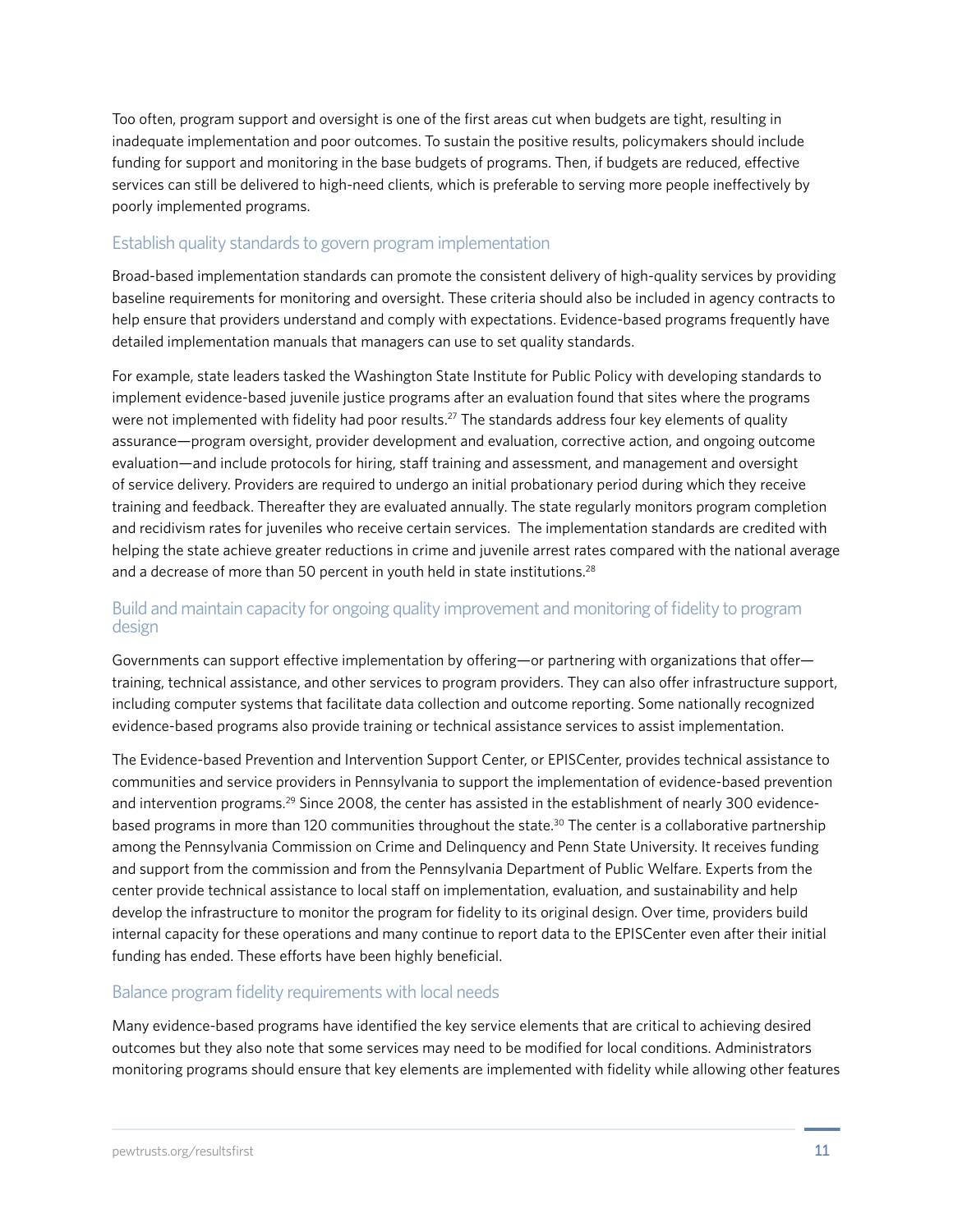to be adapted to meet community and cultural differences. Administrators, program developers, and service providers should work together to ensure that program adaptations do not negatively affect outcomes.

In 2009, the Oregon Legislature passed a bill to utilize the nationally recognized "Wraparound" system of care for emotionally disturbed and mentally ill children, with statewide programs in place by 2015.<sup>31</sup> A fundamental part of Oregon Wraparound is fidelity monitoring, overseen by the Oregon Department of Human Services. The National Wraparound Initiative has provided assessment tools to ensure that programs remain faithful to its 10 basic principles. However, administrators may adapt other services to local conditions and needs, which can vary across the state. "The goal is to meet communities where they are so that this is sustainable. Whatever you're building needs to be part of the community you're working with. You maintain the fidelity of the model, but ensure that it's tailored to the community," says William Baney, director of the Systems of Care Institute, at Portland State University's Center for Improvement of Child & Family Services, which provides training and systems support to Oregon Wraparound.<sup>32</sup>

### The goal is to meet communities where they are so that this is UU sustainable. Whatever you're building needs to be part of the community you're working with. You maintain the fidelity of the model, but ensure that it's tailored to the community."

William Baney, *director of the Systems of Care Institute at Portland State University's Center for Improvement of Child & Family Services*

### Conduct data-driven reviews to improve program performance

Regularly scheduled data-driven performance management meetings enable agency and state leaders to discuss performance data, develop or refine performance objectives, identify areas for improvement, promote innovative strategies, foster coordination, and hold managers accountable for results.<sup>33</sup> Agencies should hold similar meetings with their staffs and service providers to pinpoint opportunities for improvement and address performance barriers.

This approach was developed by the New York City Police Department and popularized by the city of Baltimore through CitiStat. The CitiStat model allowed Baltimore leaders to focus on performance goals, improve service delivery, and generate \$350 million in savings over a seven-year period, enabling it to reinvest \$54 million in new programming for children.34

Using a similar approach, Maryland StateStat measures statewide performance and tracks key indicators from biweekly agency data, which are analyzed for trends to inform strategies for improvement. Regular meetings are held with the governor, agency heads, and StateStat staff to clarify goals, refine approaches for achieving outcomes, and track performance.35 This use of data has engendered a culture of organizational learning in which program managers and agency leaders discuss challenges and solve problems.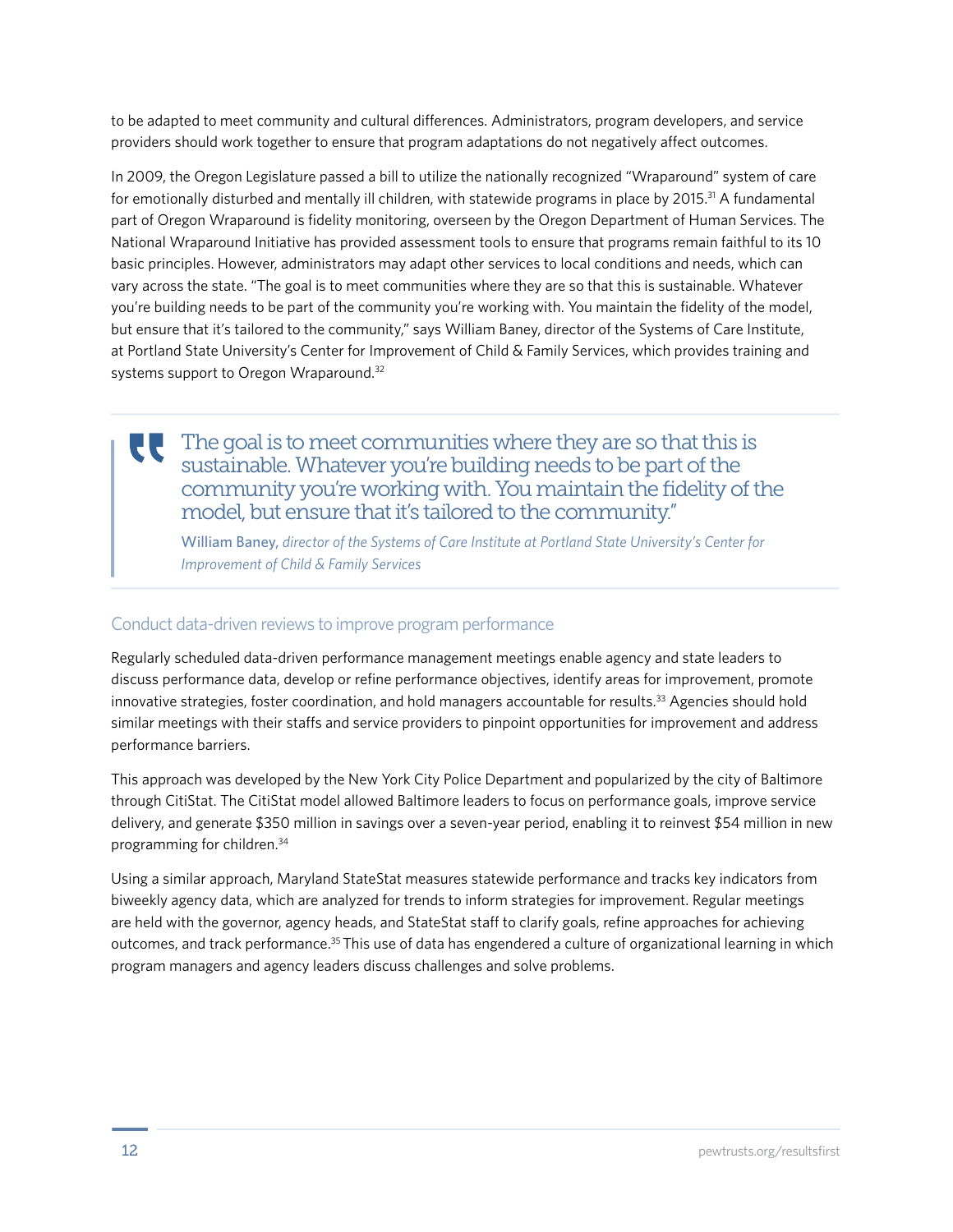#### Aligning Existing Services With Key Elements of Evidence-Based Programs

Governments can often improve the outcomes from programs that are not evidence-based by aligning their key characteristics with those that are. For example, a locally developed program for juvenile offenders may be able to improve its results by incorporating features of programs that research shows are highly effective in reducing recidivism.

The Standardized Program Evaluation Protocol, or SPEP, developed by the Peabody Research Institute at Vanderbilt University, provides a standardized measure to determine how closely a particular program conforms to the most effective practices, according to scientific research, in juvenile justice.' The tool assesses programs in four primary areas that research has identified as critical to effectiveness, including the primary service provided, the quantity of service, the quality of delivery, and the risk level of the juveniles served. The tool is currently being implemented in three jurisdictions—Milwaukee County, Wisconsin, and in Iowa and Delaware. They are part of the federal Office of Juvenile Justice and Delinquency Prevention's Juvenile Justice Reform and Reinvestment Initiative, established to support improvements to current service delivery models.<sup>†</sup> The information gathered through the tool is used by states and localities to improve existing juvenile justice services and align them with evidence-based practices without having to redesign entire service systems. Arizona and North Carolina have also used the SPEP tool to assess the effectiveness of their juvenile justice programs, and initial data show that larger reductions in recidivism correlated with higher SPEP ratings.

"The SPEP tool allows states to look at programs that may not be name brand, but to determine whether they have the common elements that research suggests works," says Mark Lipsey, Ph.D., director of the Peabody Research Institute.<sup>\*</sup> "From a practical standpoint, in some policy areas there are relatively few evidence-based programs; they can be expensive and require significant training to get providers up to speed. We see our approach as complementary with model programs which are also part of our scheme, but it allows states to look at a broader set of programs."

<sup>\*</sup> Peabody Research Institute, "Standardized Program Evaluation Protocol," accessed July 29, 2014, https://my.vanderbilt.edu/spep. The protocol was developed by Mark Lipsey, Ph.D., of the Peabody Research Institute, Vanderbilt University.

<sup>†</sup> Shay Bilchik and Kristen Kracke, "How Do You Scale Evidence-Based Programs: A look at OJJDP's Juvenile Justice Reform and Reinvestment Initiative," *Cost-Benefit Knowledge Bank on Criminal Justice*, (Dec. 4, 2013), accessed July 29, 2014, [http://cbkb.org/2013/12/how-do-you-scale-evidence-based-programs-a-look-at-ojjdps-juvenile-justice](http://cbkb.org/2013/12/how-do-you-scale-evidence-based-programs-a-look-at-ojjdps-juvenile-justice-reform-and-reinvestment-initiative/)[reform-and-reinvestment-initiative](http://cbkb.org/2013/12/how-do-you-scale-evidence-based-programs-a-look-at-ojjdps-juvenile-justice-reform-and-reinvestment-initiative/).

<sup>‡</sup> Pew-MacArthur Results First Initiative interview with Mark Lipsey, director, Peabody Research Institute, Vanderbilt University, Jan. 8, 2014.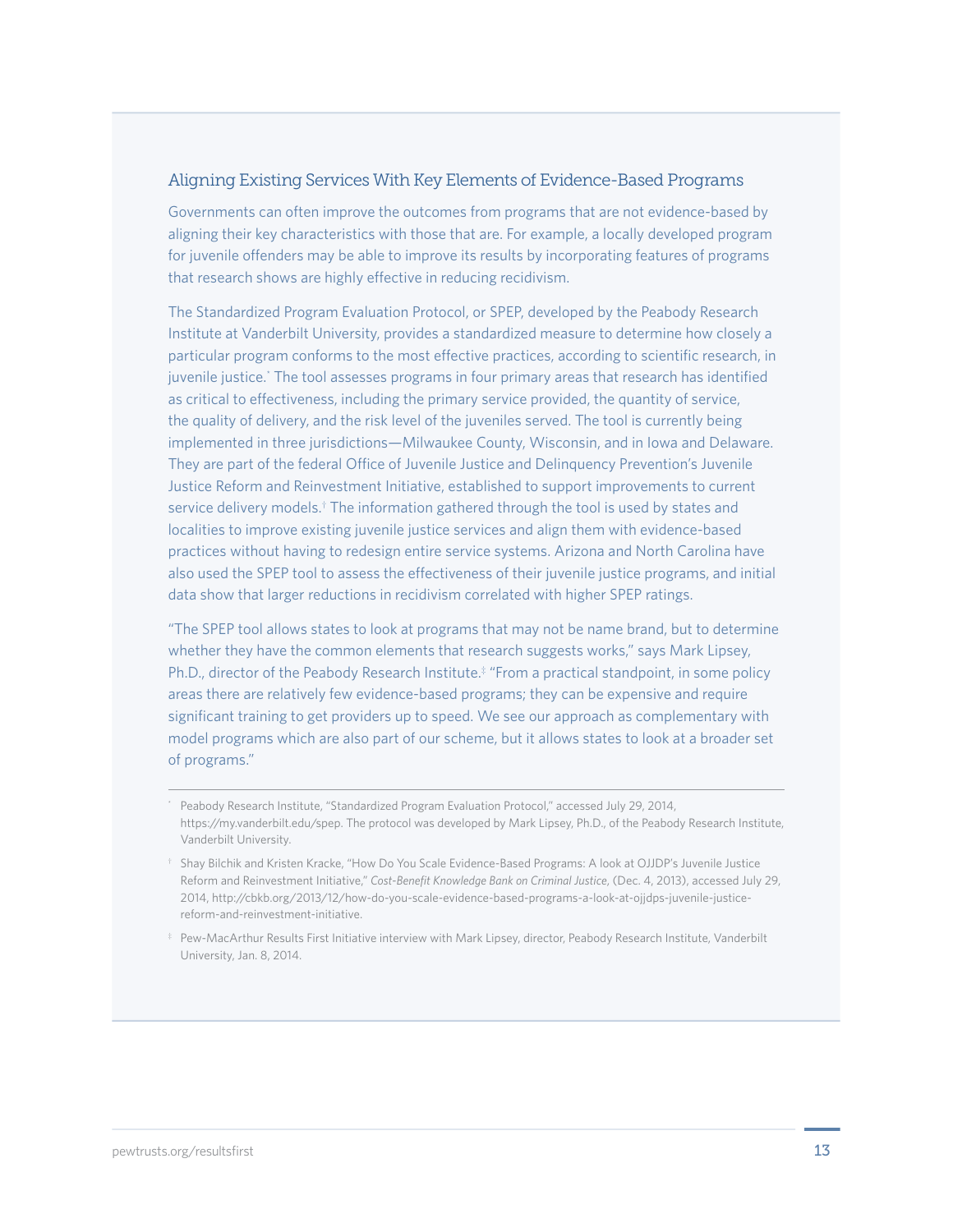### **Outcome monitoring.** Routinely measure and report outcome data to determine whether programs are achieving desired results

Many governments have made significant investments to build and implement performance reporting systems, but these too often focus on outputs, such as the number of programs provided or clients served, rather than results, such as reduced recidivism or increased graduation rates, and are of limited use to policymakers. Governments should make sure that performance measurement systems collect and report essential outcome data for all major programs.

### Develop meaningful outcome measures for programs, agencies, and the community

Performance monitoring systems should provide output and outcome data that meet the information needs of various stakeholders, including program administrators, policymakers, and constituents. For example:

- Administrators can monitor operations by using data on program outputs, such as the number of families served, the percentage of families achieving program milestones, and the caseloads of field staff.
- Agency leaders can use intermediate outcome data to assess progress toward key goals, such as reducing the percentage of participating mothers who deliver low-birth-weight babies.
- Policymakers and constituents can use measures that gauge long-term trends, such as the percentage of children graduating from high school, to determine whether public programs are achieving their overall objectives.

For example, Virginia Performs is an interactive, publicly available database that collects and reports performance data on a wide range of government functions at multiple levels—including program, agency, department, and cross-cutting strategic government priority—and for diverse audiences such as program administrators, agency leadership, policymakers, and the public. As part of Virginia's strategic planning process, state agencies identify performance measures, which are then tracked through the Virginia Performs system.36 These data are one set of inputs used to generate the annual Virginia Report, a balanced accountability scorecard created by the bipartisan Council on Virginia's Future, which is headed by the governor.<sup>37</sup> Where data are available, Virginia's performance is compared with the national average, the top performing state in the nation, and three similar states. The data allow users to consider high-level strategic goals and a wide range of performance indicators at the department, agency, and program levels.

When determining what measures to track, governments can consult resources available from several national organizations. For example, in 2012, the Federal Department of Housing and Urban Development launched the Healthy Communities Transformation Initiative to provide governments with the tools to assess the "physical, social, and economic roots of community health." The initiative's first deliverable, a collection of 28 key indicators that governments can use to track outcomes across 10 policy domains, was created following review of existing models and is now being tested in select jurisdictions. Many of the indicators can be derived from publicly available data and customized by state, municipality, or neighborhood.<sup>38</sup>

Agencies can also visit the national clearinghouses to identify the outcomes predicted for various programs by rigorous research and use those findings to set performance targets for funded programs. Governments can require programs that lack strong evidence of effectiveness to develop theories of change or logic models that specify their expected results and can then use this information to establish outcome measures and performance targets for those programs.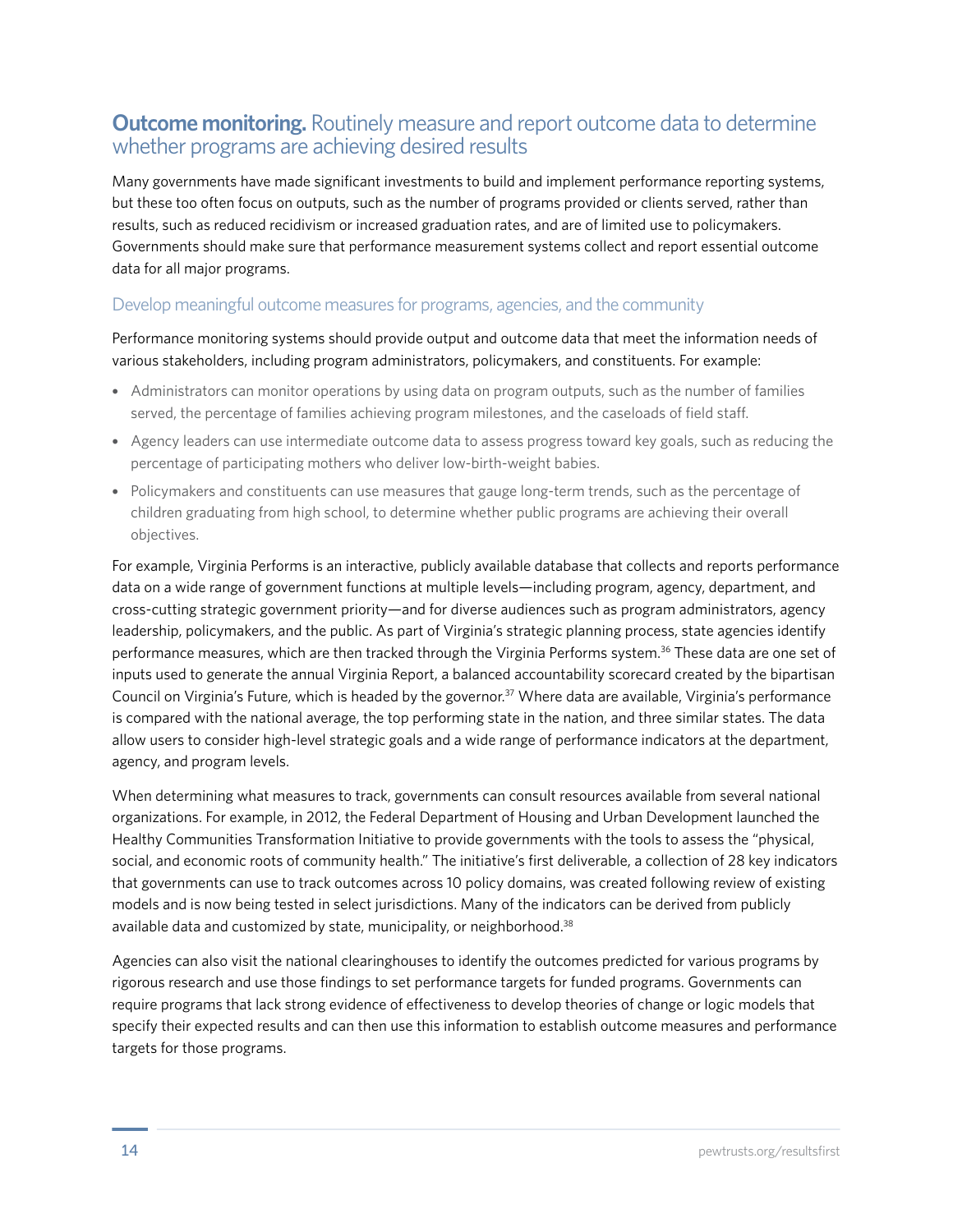#### Using 'Benchmarking' to Gauge Performance

Many governments are also using benchmarking—comparing their program outcomes with those achieved in other jurisdictions—as a way to assess performance. One example of this is the National Core Indicators project, which over the last decade has developed common sets of outcome measures, including some 60 indicators measuring personal, family, and health and safety, that states can use to gauge the effectiveness of the services they provide to developmentally disabled individuals. Currently, 40 states and the District of Columbia participate, with the remaining 10 expected to join by 2017.

Individual states have used the data to focus attention on problem areas. For example, policymakers in Kentucky found that employment of its adult-with-developmental-disabilities population trailed the national average substantially—18.5 percent compared with 37.8 percent.\* At the same time, National Core Indicators data showed the importance of employment for improving quality of life, including better relationships, increased exercise, and greater participation in community activities. This information spurred a number of strategies in Kentucky to effect change: a revision of Medicaid waivers, an emphasis on employment in communications developed by state agencies, more staff training, and an increase in the hourly rate for supported employment.

\* National Core Indicators Project, "NCI Adult Consumer Survey Outcomes: Kentucky Report 2011-2012 Data," [http://](http://www.nationalcoreindicators.org/states/KY) [www.nationalcoreindicators.org/states/KY.](http://www.nationalcoreindicators.org/states/KY)

Performance measures also should periodically be examined to ensure they still serve as reliable indicators of success. For contracted services, governments should ensure that providers collect and report common outcome metrics so that officials can compare performance and aggregate the overall program effects.

### Conduct regular audits of systems for collecting and reporting performance data

Effective performance measurement systems should be user-friendly and provide data that meet the needs of multiple stakeholders. Even the best-designed system, however, will be of little value if the reported data are inaccurate or misleading. Governments should provide training to agency staff and contracted providers on how to collect, analyze, and report performance data, and develop processes for regularly verifying that these data are accurate.

Performance measurement systems can easily fall into disuse without strong leadership supporting them or adequate training for providers and agency personnel. In 2012, Louisiana's auditors confronted this issue during a review of the state's performance budgeting system, once considered a model program.39 The audit noted that many statutory processes were no longer being followed and that reported information was not being used to inform budget decisions. The findings emphasized the need to increase awareness of the system, improve how performance data were presented to policymakers, and ensure reliability. The report also noted the importance of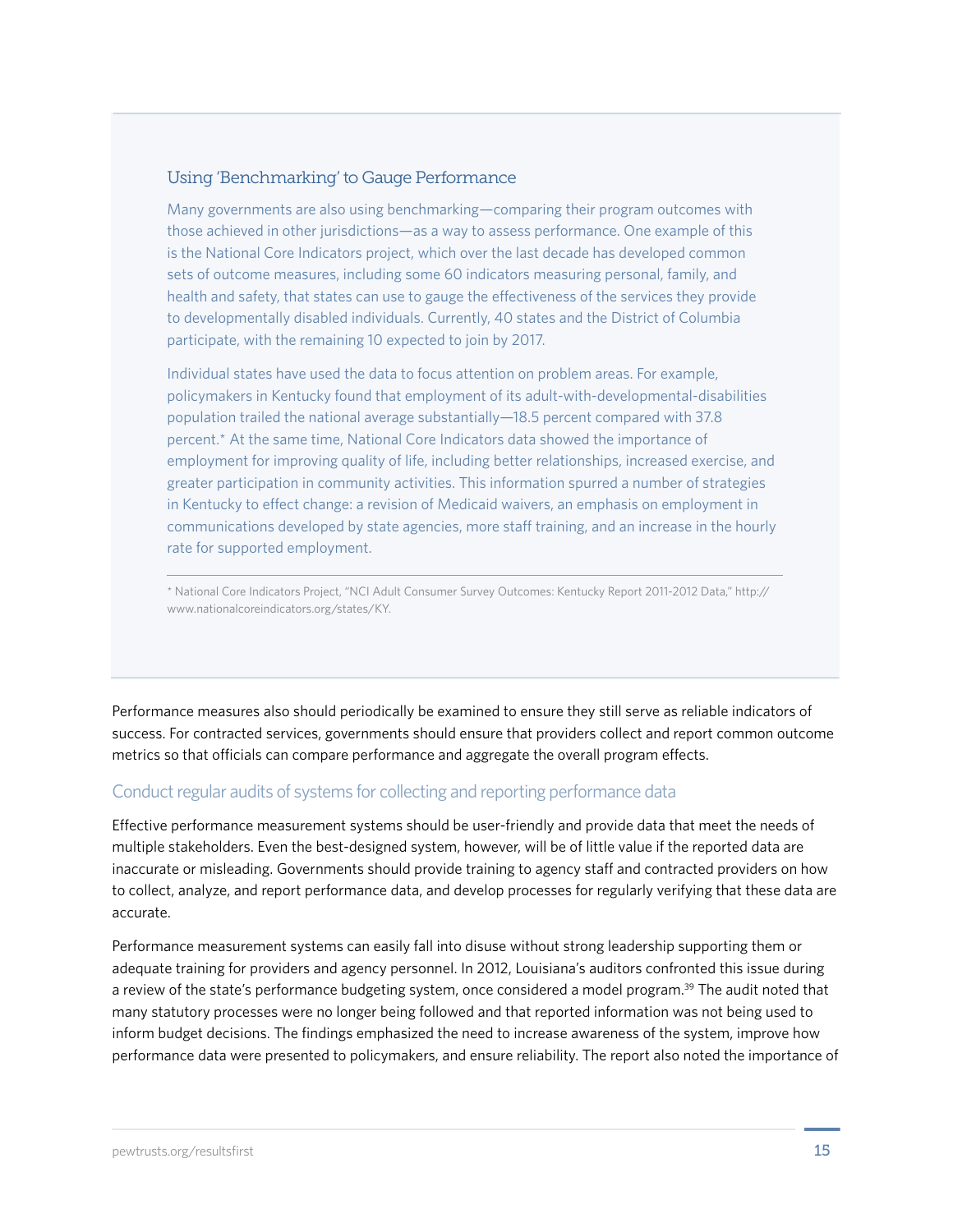training, for both legislative and agency staff, on using the system. "State agencies have all of this data but do not necessarily have the tools or the skill set to analyze the data and use it for performance management purposes," says Karen LeBlanc, performance audit manager at the Louisiana Legislative Auditor's office.

### Regularly report performance data to policymakers

Performance data can be a valuable tool for managing, overseeing, and assessing the value of programs, but it is critical to provide the information to policymakers on a regular basis, in easy-to-digest formats that highlight key findings, and readily translate to budget and policy decision-making. Several state and local governments have developed report card systems that focus on agency or program performance on key outcomes. Report card data are often reported through public websites and may be presented to policymakers through regular hearings and meetings. Data dashboards, interactive business tools that display a set of performance indicators, can also be beneficial in tracking and focusing on high-level outcomes in real time.

In Michigan, for example, a frequently updated performance dashboard provides past and current data on a variety of indicators relevant to the administration's key policy objectives, including economic strength, health and education, quality of life, and public safety.<sup>40</sup> Policymakers and the public can quickly see which programs are succeeding or struggling based on simple graphics such as a green "thumbs up" for progress and a red "thumbs down" for a lack of achievement. For example, in spring 2014, third-grade reading test scores were slowly continuing to trend upward. The dashboard featured this information using a graph showing proficiency increasing from 63.5 percent in fiscal year 2011 to 70 percent three years later. On the other hand, the dashboard provided a warning signal that the self-reported percentage of students being bullied rose from 22.7 percent in 2011 to 25 percent in 2013.41

### **Targeted evaluation.** Conduct rigorous evaluations of new and untested programs to ensure that they warrant continued funding

Programs with little or no evidence of effectiveness carry a higher risk of yielding poor outcomes. Governments should therefore direct evaluation resources to programs that lack rigorous outcome data, receive significant funding, or pose other risks in order to ensure they are delivering desired results and that further support is warranted.

Governments should also allocate funding for evaluation to limit the risk that investments are made in programs that do not work or that are less effective over time. Rather than assuming that programs can find money within existing budgets, governments should dedicate resources for this purpose once existing evaluation capacity and expertise have been maximized.

### Leverage available resources to conduct evaluations

Almost all states have offices that conduct program evaluations and performance audits, and these can provide unbiased information to help policymakers assess program effectiveness. Governments should develop an inventory of their resources and dedicate at least a portion of them to conducting rigorous outcome evaluations.

For example, legislative audit and research offices can be a critical resource in conducting independent program evaluations, but historically much of their work has focused on assessing compliance and management issues rather than outcomes. Legislators can work with these offices as they set their research agendas to identify opportunities to dedicate a larger portion of their resources to determining whether programs are achieving desired results.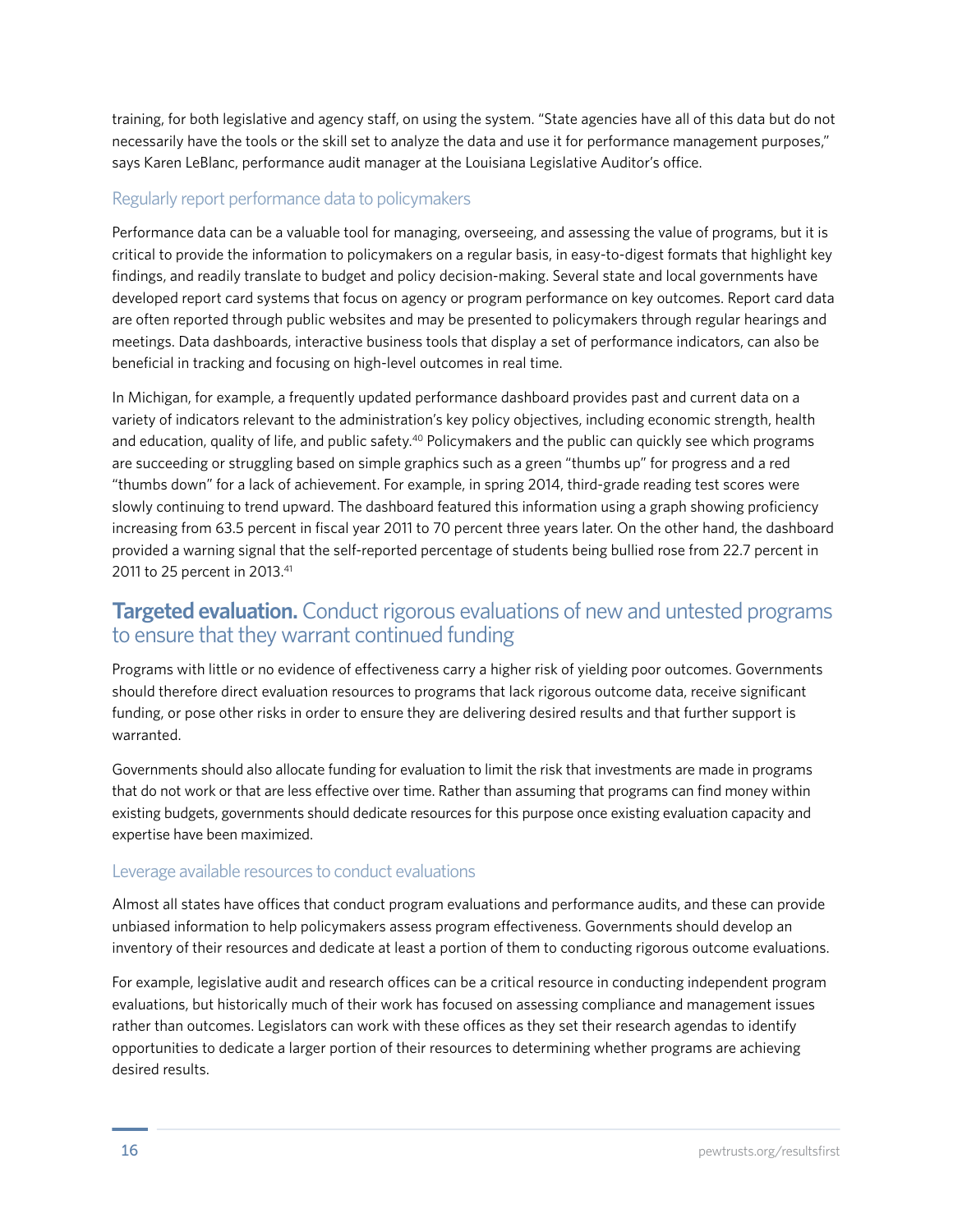### Target evaluations to high-priority programs

No government has the capacity to regularly evaluate all of its funded programs, so it is important to set priorities. Governments can develop a list of programs to be evaluated, weighing factors such as the program's purpose, existing evidence of effectiveness, spending level, potential for cost savings, and risk of poor outcomes.

### Make better use of administrative data—information typically collected for operational and compliance purposes—to enhance program evaluations

Over the past decade, researchers have made significant advances in using existing data sources to conduct rigorous program evaluations, for example, linking education, child welfare, and juvenile and criminal justice records to determine child outcomes.42 Because much of this information is already collected for other administrative purposes, the costs are much lower than more traditional program evaluations.

For example, Hawaii's Opportunity Probation with Enforcement program, a supervision program for offenders at high risk for probation violation, was evaluated in a randomized controlled trial using existing administrative data sources. The state's existing probation case-management system included records on supervision activities, drug test results, offenses, and other probationer interactions with the criminal justice system, and the Criminal Justice Information System provided comprehensive criminal record data. By linking these data sources, the evaluation was able to determine that the program was effective in reducing recidivism. Participants were 55 percent less likely to be rearrested and 53 percent less likely to have their probation revoked compared with highrisk offenders who did not participate in the program.<sup>43</sup>

### Require evaluations as a condition for continued funding for new initiatives

Governments frequently operate small-scale programs as a way to test innovations before fully implementing them. When designing these programs, governments should specify the desired results to help managers and evaluators focus on specific objectives, and before financial support is renewed, outcome studies should be required to determine whether tested programs are effective.

In New York City, the Center for Economic Opportunity requires rigorous evaluations of all pilot programs to determine whether they were effective in achieving one or more of three primary goals: reducing poverty, encouraging savings, or empowering low-income workers to advance their careers. Center staff oversee monitoring and evaluation activities, working in partnership with city agencies and external research organizations. The center uses the results to help determine whether to expand or discontinue each program.44

### Develop a centralized repository for program evaluations

As noted earlier, several national research clearinghouses are reviewing studies to identify what works in public programming across policy areas. Governments can support these efforts by designating a central entity to house the studies they conduct and requiring all agencies to submit copies of outcome evaluations and performance audits. This agency or unit should screen the reports, identify significant outcome findings, and incorporate the information into a comprehensive list of local programs. Governments can also report these studies to the national research clearinghouses to help expand the available knowledge base and help governments across the country more effectively direct funding to programs that have demonstrated strong results for residents.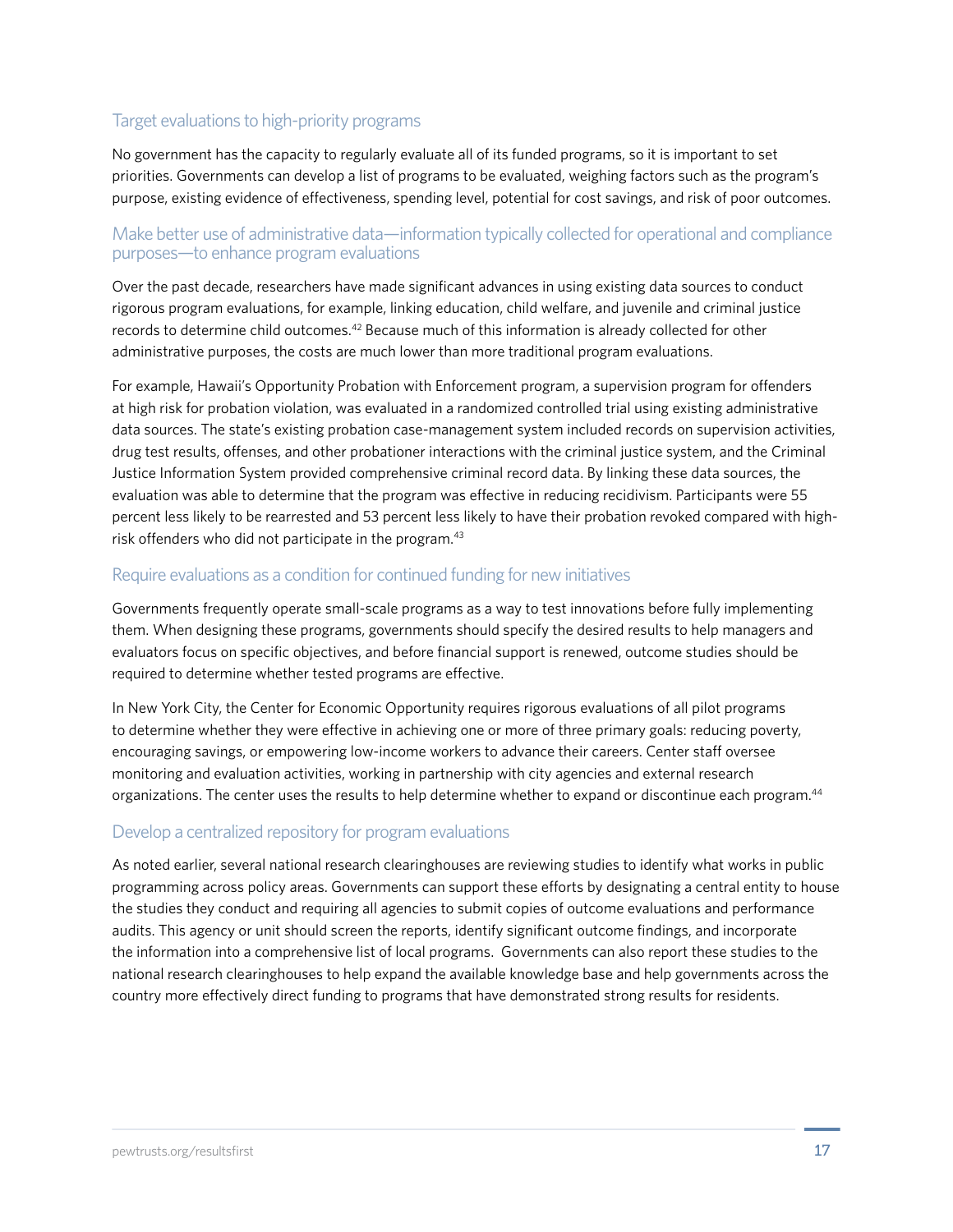

## **Conclusion**

Government leaders are increasingly using rigorous evidence to identify policies and programs that work and are cost-effective. To date, however, policymakers had no comprehensive road map to guide them in this endeavor. The framework presented in this report identifies the steps that all levels and branches of government can take to build and support a system of evidence-based policymaking for strategically selecting, funding, operating, monitoring, and evaluating public programs that deliver the best returns on taxpayer investments.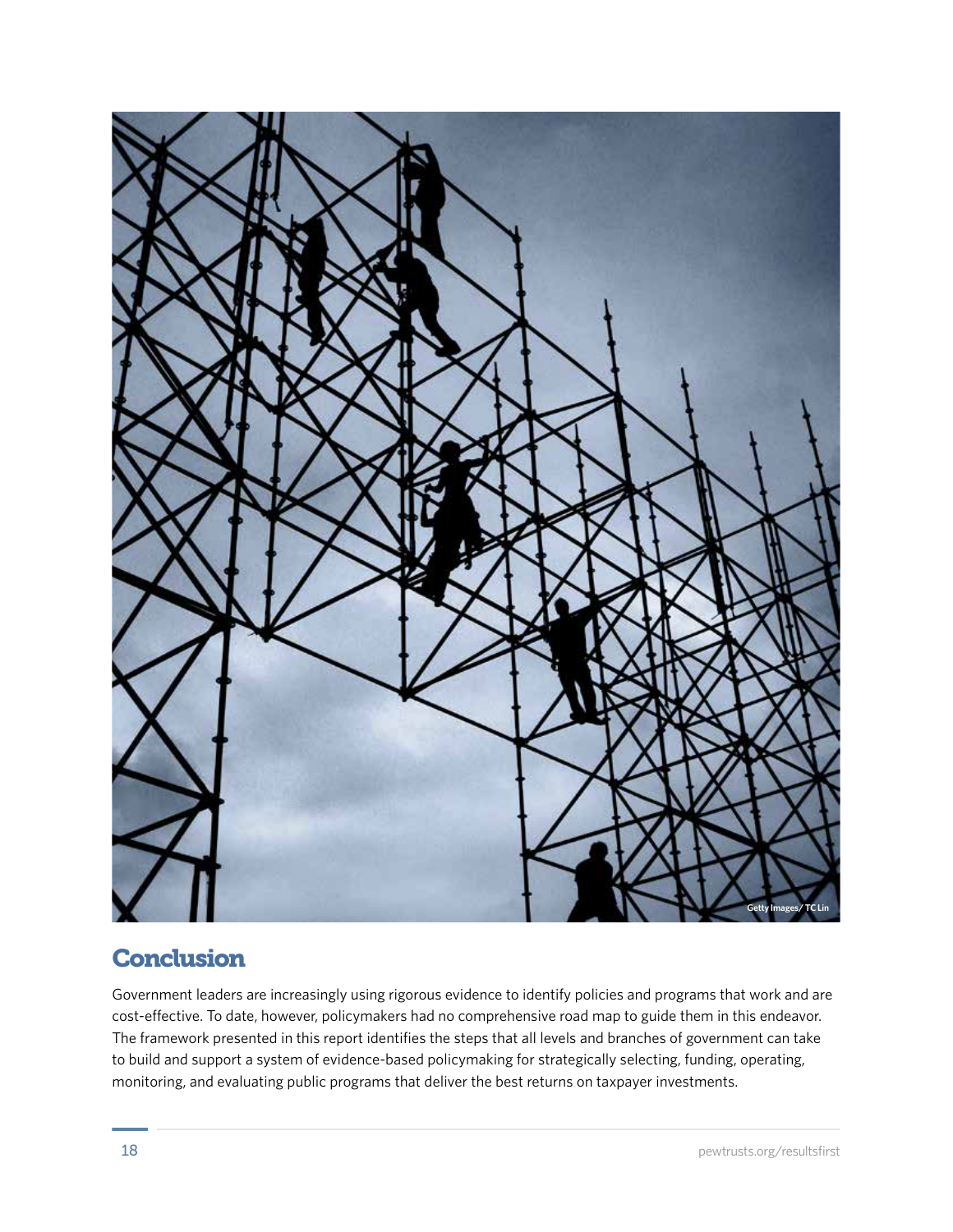# Appendix A: Methodology

Developing a framework for a system of evidence-based policymaking required a two-step approach. Results First staff began by reviewing extensive academic research on systems that support evidence-based policymaking. Second, we conducted 46 interviews with academics, practitioners, and government experts to discuss their research and experiences with this approach and used the information to identify activities governments should undertake to establish and sustain a system of evidence-based policymaking. An external panel of experts in this area reviewed our findings and provided valuable input on the key components and the overall report.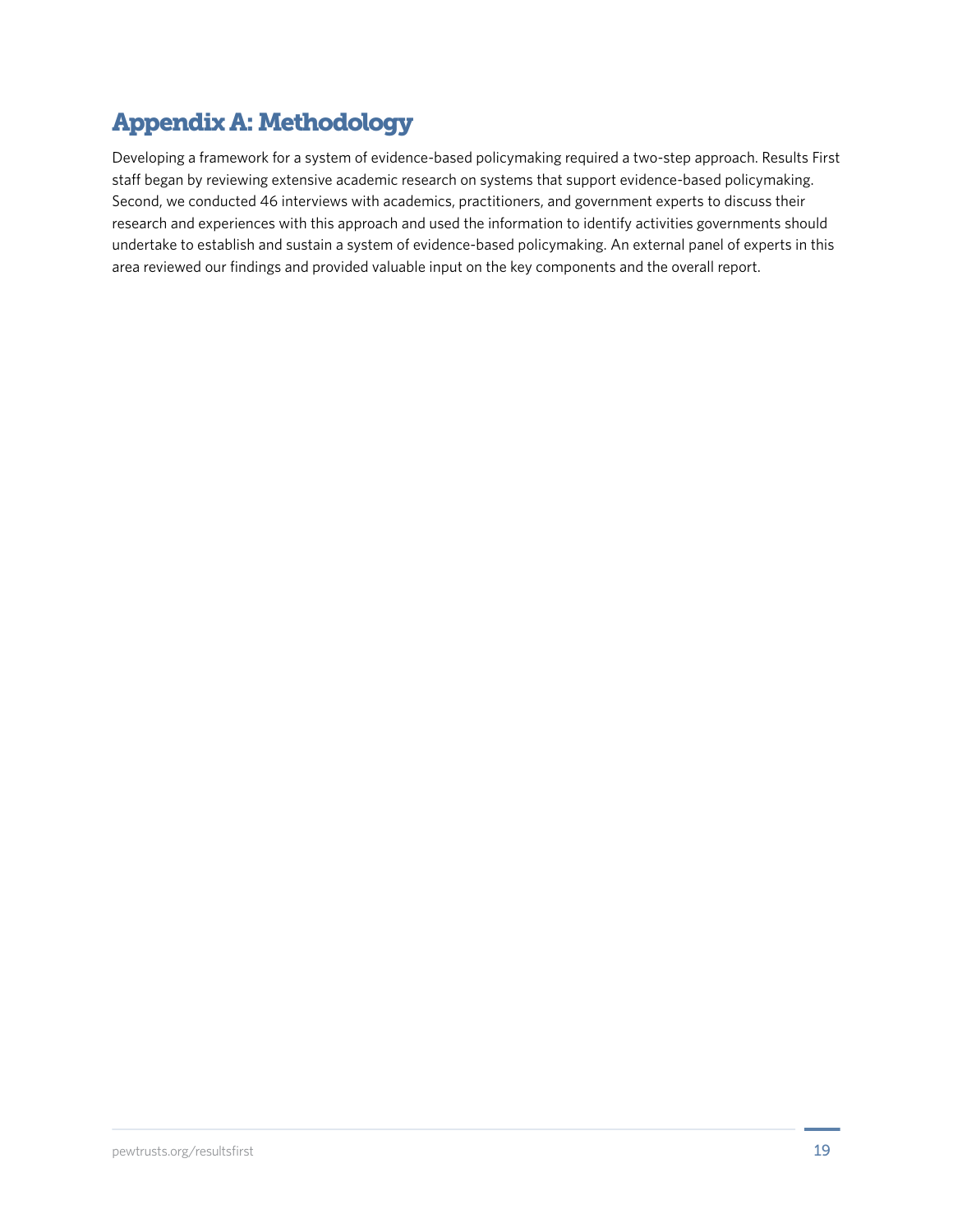# Appendix B: Potential roles in state government

| <b>Key steps</b>                                                                                                                                                                                  | <b>Governor's office</b>                                                                                                                             | <b>Agency or program</b><br>leadership                                                                                   | Legislature                                                                                                                |  |  |
|---------------------------------------------------------------------------------------------------------------------------------------------------------------------------------------------------|------------------------------------------------------------------------------------------------------------------------------------------------------|--------------------------------------------------------------------------------------------------------------------------|----------------------------------------------------------------------------------------------------------------------------|--|--|
| Program assessment: Systematically review available evidence on the effectiveness of public programs.                                                                                             |                                                                                                                                                      |                                                                                                                          |                                                                                                                            |  |  |
| Develop an inventory of<br>funded programs                                                                                                                                                        | Issue an executive order<br>requiring agencies to develop<br>program inventories                                                                     | Lead the agency through the<br>inventory process                                                                         | Enact legislation requiring a<br>program inventory                                                                         |  |  |
| Categorize programs by their<br>evidence of effectiveness                                                                                                                                         | Create a workgroup to lead<br>the development of research<br>standards                                                                               | Lead the agency through the<br>categorization process                                                                    | Enact legislation establishing<br>criteria for the levels of<br>research rigor                                             |  |  |
| Identify programs' potential<br>return on investment                                                                                                                                              | Require agency budget<br>requests to include cost-benefit<br>information when practicable                                                            | Conduct or contract out cost-<br>benefit analyses                                                                        | Direct legislative research<br>staff to conduct cost-benefit<br>analyses                                                   |  |  |
| Budget development: Incorporate evidence of program effectiveness into budget and policy decisions, giving<br>funding priority to those that deliver a high return on investment of public funds. |                                                                                                                                                      |                                                                                                                          |                                                                                                                            |  |  |
| Integrate program<br>performance information<br>into the budget development<br>process                                                                                                            | Create standard operating<br>procedures and formats for<br>agencies to report performance<br>data in budget requests                                 | Develop performance<br>measures and benchmarks                                                                           | Direct research and agency<br>staff to develop performance<br>measures and benchmarks                                      |  |  |
| <b>Present information to</b><br>policymakers in user-friendly<br>formats that facilitate<br>decision-making                                                                                      | Require executive branch<br>agencies to develop Consumer<br>Reports-type summaries                                                                   | Develop Consumer Reports-type<br>summaries                                                                               | Support the development and<br>use of Consumer Reports-type<br>summaries                                                   |  |  |
| Include relevant studies<br>in budget hearings and<br>committee meetings                                                                                                                          | Include relevant studies in<br>budget hearings and committee<br>meetings; direct agencies to<br>support budget requests with<br>evidence of outcomes | Simplify evidence-based<br>requests to include clear,<br>concise, and verifiable<br>information about program<br>results | Require agencies to regularly<br>report on program outcomes<br>and evaluations and to use a<br>standard format for reports |  |  |
| <b>Establish incentives for</b><br>implementing evidence-<br>based programs and<br>practices                                                                                                      | Set aside funding for<br>competitive grants                                                                                                          | Administer grant competitions                                                                                            | Set aside funding in budgets for<br>grant competitions                                                                     |  |  |
| <b>Build performance</b><br>requirements into grants and<br>contracts                                                                                                                             | Require that performance<br>measures be incorporated in<br>contracts where practicable                                                               | Work with contracted providers<br>to develop common outcomes<br>for reports and provide training                         |                                                                                                                            |  |  |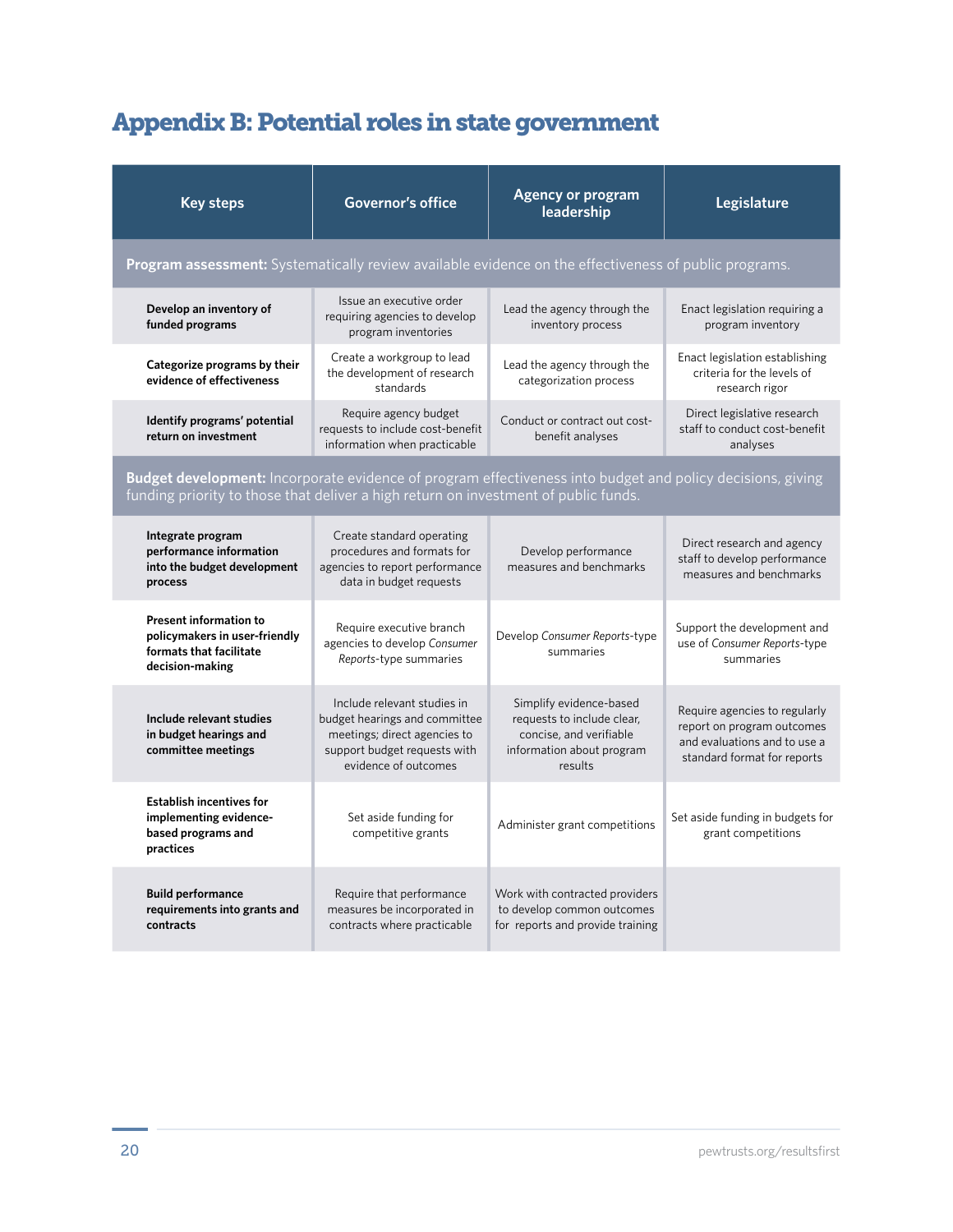| <b>Key steps</b>                                                                                                              | <b>Governor's office</b>                                                                                                              | <b>Agency or program</b><br>leadership                                                                                         | Legislature                                                                                             |  |  |
|-------------------------------------------------------------------------------------------------------------------------------|---------------------------------------------------------------------------------------------------------------------------------------|--------------------------------------------------------------------------------------------------------------------------------|---------------------------------------------------------------------------------------------------------|--|--|
| Implementation oversight: Ensure that programs are effectively delivered and are faithful to their intended<br>design.        |                                                                                                                                       |                                                                                                                                |                                                                                                         |  |  |
| <b>Establish quality standards</b><br>to govern program<br>implementation                                                     | Direct agencies to develop<br>statewide standards                                                                                     | Meet with contract providers to<br>gather input on standards                                                                   | Incorporate standards into<br>statute                                                                   |  |  |
| <b>Build and maintain capacity</b><br>for ongoing quality<br>improvement and monitoring<br>of fidelity to program design      | Emphasize the importance of<br>building internal capacity to<br>faithfully implement evidence-<br>based programs                      | Provide training and technical<br>support to contract providers<br>and local governments charged<br>with implementing programs | Provide resources for training<br>and technical support                                                 |  |  |
| <b>Balance program fidelity</b><br>requirements with local<br>needs                                                           |                                                                                                                                       | Hold regular meetings to<br>review implementation<br>practices and gather feedback<br>from providers                           |                                                                                                         |  |  |
| Conduct data-driven<br>reviews to improve program<br>performance                                                              | Develop a structure for<br>program review meetings,<br>define the roles of the<br>participants, and provide<br>leadership and support | Analyze data and provide it for<br>the meetings                                                                                |                                                                                                         |  |  |
| Outcome monitoring: Routinely measure and report outcome data to determine whether programs are<br>achieving desired results. |                                                                                                                                       |                                                                                                                                |                                                                                                         |  |  |
| Develop meaningful outcome<br>measures for programs,<br>agencies, and the community                                           | Provide leadership,<br>emphasizing the importance<br>of measuring outcomes; create<br>workgroups to guide the<br>process              | Establish consistent processes<br>to review measures and goals                                                                 | Provide input on performance<br>measurement process to<br>increase its usefulness to<br>decision-makers |  |  |
| Conduct regular audits of<br>systems for collecting and<br>reporting performance data                                         | Create work groups to guide<br>the process                                                                                            | Establish systems for collection<br>and validation of data;<br>administer the process                                          | Direct legislative staff to<br>participate in work groups                                               |  |  |
| <b>Regularly report</b><br>performance data to<br>policymakers                                                                | Develop a standardized<br>format for reporting outcome<br>data (e.g., report cards, data<br>dashboards)                               | Collect data and develop<br>reports (e.g., report cards, data<br>dashboards)                                                   | Request performance data at<br>relevant committee hearings                                              |  |  |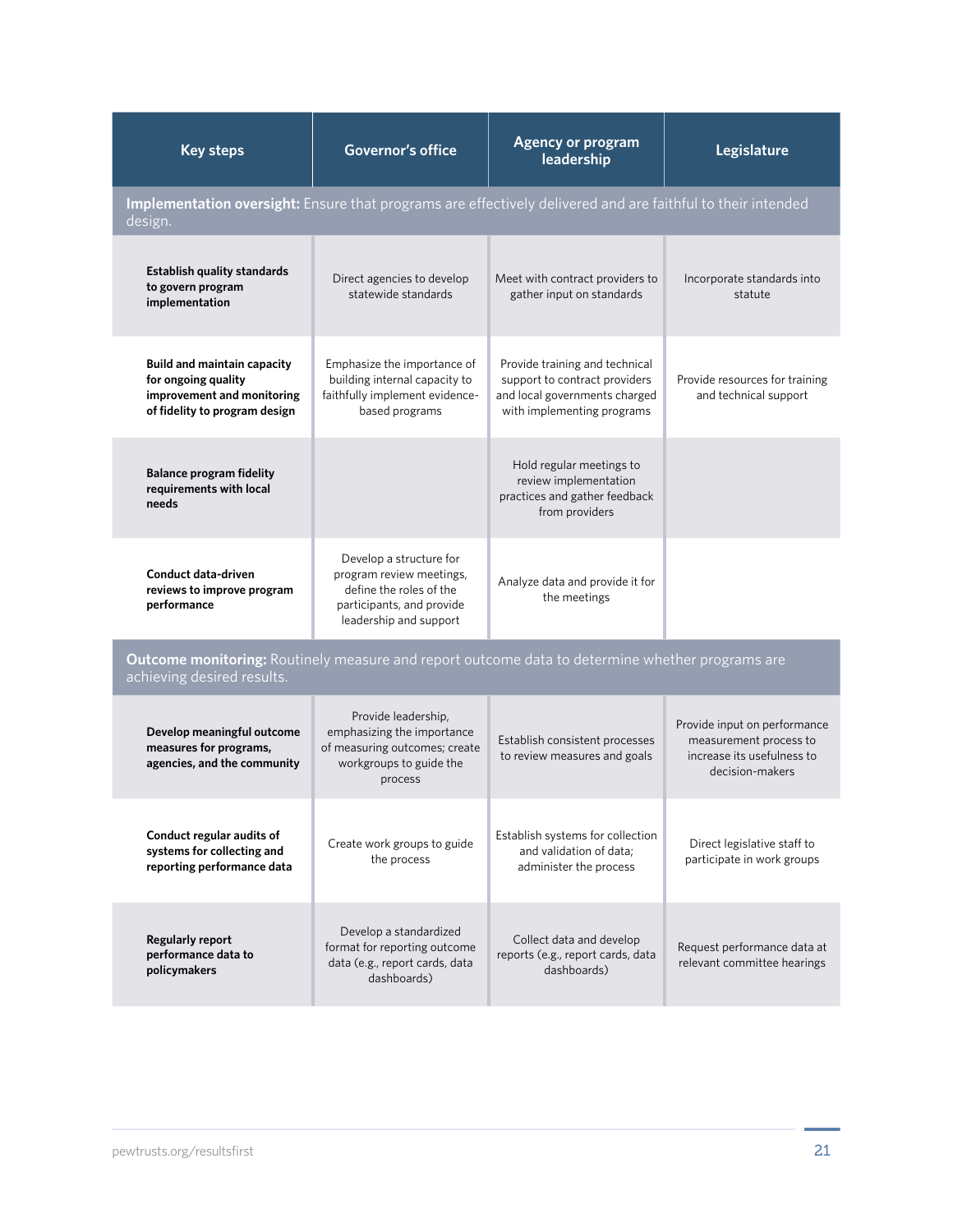| <b>Key steps</b>                                                                                                                                                  | <b>Governor's office</b>                                                                         | <b>Agency or program</b><br>leadership                                                                      | Legislature                                                                                                                                                               |  |  |
|-------------------------------------------------------------------------------------------------------------------------------------------------------------------|--------------------------------------------------------------------------------------------------|-------------------------------------------------------------------------------------------------------------|---------------------------------------------------------------------------------------------------------------------------------------------------------------------------|--|--|
| Targeted evaluation: Conduct rigorous evaluations of new and untested programs to ensure that they warrant<br>continued funding.                                  |                                                                                                  |                                                                                                             |                                                                                                                                                                           |  |  |
| Leverage available to<br>conduct evaluations                                                                                                                      | Create a work group to study<br>resources available in the<br>executive branch                   | Provide information to the<br>work group                                                                    | Create a work group to study<br>resources available in the<br>legislative branch                                                                                          |  |  |
| Target evaluations to high-<br>priority programs                                                                                                                  | Develop criteria for prioritizing<br>programs and provide funding<br>for them in program budgets | Create a prioritized list within<br>each agency                                                             | Prioritize program evaluation<br>for legislative, fiscal, or<br>research offices                                                                                          |  |  |
| Make better use of<br>administrative data-<br>information typically<br>collected for operational<br>and compliance purposes-<br>to enhance program<br>evaluations | Facilitate data-sharing among<br>agencies                                                        | Identify university or other<br>partners with experience in<br>using administrative data for<br>evaluations | Facilitate data-sharing among<br>agencies                                                                                                                                 |  |  |
| Require evaluations as a<br>condition for continued<br>funding of new initiatives                                                                                 | Review evaluations in the<br>budget development process                                          | Administer and monitor test<br>projects                                                                     | Enact legislation or include<br>language in appropriations<br>act requiring the evaluation<br>of test projects, and review<br>evaluations in the budget<br>review process |  |  |
| Develop a centralized<br>repository for program<br>evaluations                                                                                                    | Work jointly with the<br>legislature to identify and staff<br>the central repository             | Contribute data and analysis to<br>repository                                                               | Work jointly with the executive<br>branch to identify and staff the<br>central repository                                                                                 |  |  |

Note: The roles of each branch of government described in this table may differ by state depending on laws and budget rules.

© 2014 The Pew Charitable Trusts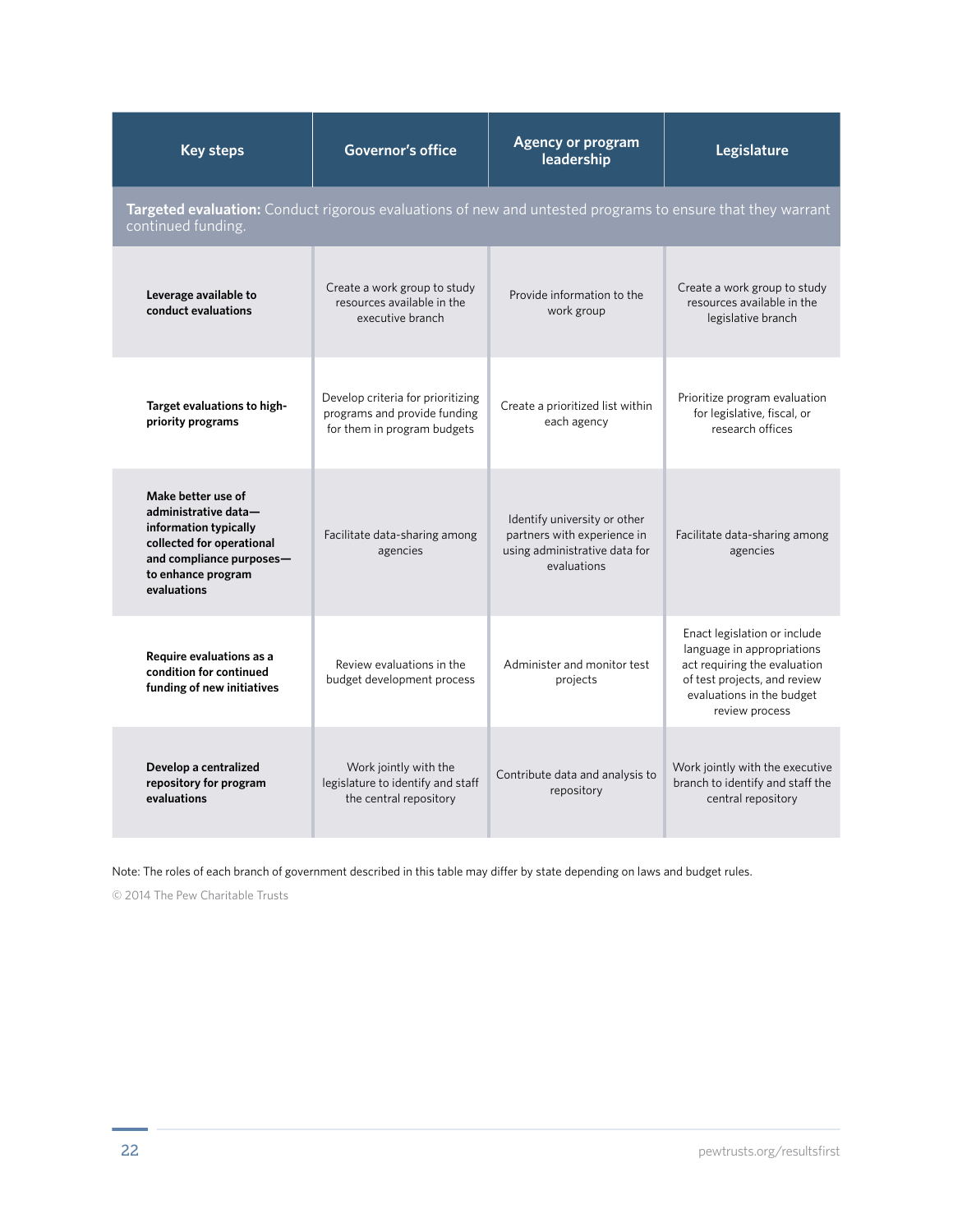## Endnotes

Although there are several classification systems that rank the strength of evidence on program outcomes, our framework uses four categories that consider the rigor of research methods used and the amount of evidence available:

• Evidence-based programs and practices have been evaluated multiple times and found to be effective using rigorous methods such as randomized controlled trials, statistically controlled evaluations, or a single large multisite randomized or statistically controlled evaluation. Typically, these programs have specified a set of procedures that allow for successful replication.

• Research-based programs or practices have been tested using rigorous methods (usually a single randomized control study or multiple studies that use strong comparison group designs) but do not meet the evidence-based standard. These programs typically have specified a set of procedures that allow for successful replication.

• Promising programs and practices have been tested using less rigorous research designs that do not meet the research-based standard. These programs and practices typically have a well-constructed logic model or theory of change.

• Non-evidence-based programs and practices lack sufficient evidence to meet the promising standard.

Three of the four categories—evidence-based, research-based, and promising—are based on standards initially developed in Washington state. See University of Washington, Washington State Institute for Public Policy, "Inventory of Evidence-Based, Research-Based, and Promising Practices for Prevention and Intervention Services for Children and Juveniles in the Child Welfare, Juvenile Justice, and Mental Health Systems" (Sept. 30, 2012), [http://www.wsipp.wa.gov/ReportFile/1332/Wsipp\\_Inventory-of-Evidence-Based-](http://www.wsipp.wa.gov/ReportFile/1332/Wsipp_Inventory-of-Evidence-Based-Research-Based-and-Promising-Practices_Full-Report.pdf)[Research-Based-and-Promising-Practices\\_Full-Report.pdf.](http://www.wsipp.wa.gov/ReportFile/1332/Wsipp_Inventory-of-Evidence-Based-Research-Based-and-Promising-Practices_Full-Report.pdf)

- 2 Yilin Hou et al., "States Performance-Based Budgeting in Boom and Bust Years: An Analytic Framework and Survey of the States," *Public Administration Review* (May/June 2011), 71(3): 370-388.
- 3 The Pew Charitable Trusts, "State Tax Revenue Grows, but a Full Recovery Eludes 26 States" (May 19, 2014), [http://www.pewtrusts.org/](http://www.pewtrusts.org/en/research-and-analysis/analysis/2014/05/19/states) [en/research-and-analysis/analysis/2014/05/19/state](http://www.pewtrusts.org/en/research-and-analysis/analysis/2014/05/19/states)-tax-revenue-grows-but-a-full-recovery-eludes-26-states.
- 4 The Pew Charitable Trusts, "The Fiscal Health of State Pension Plans Funding Gap Continues to Grow," (April, 8, 2014), [http://www.](http://www.pewtrusts.org/en/research-and-analysis/analysis/2014/04/08/the-fiscal-health-of-state-pension-plans-funding-gap-continues-to-grow) [pewtrusts.org/en/research-and-analysis/analysis/2014/04/08/the](http://www.pewtrusts.org/en/research-and-analysis/analysis/2014/04/08/the-fiscal-health-of-state-pension-plans-funding-gap-continues-to-grow)-fiscal-health-of-state-pension-plans-funding-gap-continues-togrow.
- 5 Examples of clearinghouses include: Blueprints for Healthy Youth Development, *University of Colorado Boulder Institute of Behavioral Science Center for the Study and Prevention of Violence*, http://www.blueprintsprograms.com; Campbell Systematic Reviews, the Campbell Collaboration; "What Works in Social Policy?" *Coalition for Evidence-Based Policy*, http://evidencebasedprograms.org; Cochrane Reviews, *the Cochrane Collaboration*, http://www.cochrane.org/cochrane-reviews; Crimesolutions.gov, Office of Justice Programs, *U.S. Department of Justice*, https://www.crimesolutions.gov/Programs.aspx; Evidence-Based Home Visiting Service Delivery Models, Health Resources and Services Administration, *U.S. Department of Health and Human Services*, http://mchb.hrsa.gov/programs/homevisiting/models.html; SAMHSA's National Registry of Evidence-Based Programs and Practices, Substance Abuse and Mental Health Services Administration, *U.S. Department of Health and Human Resources*, http://www.nrepp.samhsa.gov; Teen Pregnancy Prevention Resource Center, Office of Adolescent Health, *U.S. Department of Health and Human Services*, http://www.hhs.gov/ash/oah/oah-initiatives/teen\_pregnancy/db/tppsearchable.html; and What Works Clearinghouse, *Institute of Education Sciences*, *U.S. Department of Education*, http://ies.ed.gov/ncee/ wwc/findwhatworks.aspx.
- 6 Ron Haskins and Jon Baron, "Building the Connection Between Policy and Evidence: The Obama Evidence-Based Initiatives," NESTA (September 2011), [http://coalition4evidence.org/wp-content/uploads/2011/09/Haskins-Baron-paper-on-fed-evid-based](http://coalition4evidence.org/wp-content/uploads/2011/09/Haskins-Baron-paper-on-fed-evid-based-initiatives-2011.pdf)[initiatives-2011.pdf.](http://coalition4evidence.org/wp-content/uploads/2011/09/Haskins-Baron-paper-on-fed-evid-based-initiatives-2011.pdf)
- 7 This number is based on total funding for the seven federal grant programs listed in "A Guide to Evidence and Innovation," Interagency Working Group on Youth Programs, accessed July 21, 2014,<http://evidence-innovation.findyouthinfo.gov/investingEvidence>.
- 8 The U.S. Office of Management and Budget, "Next Steps in the Evidence and Innovation Agenda" (letter dated July 26, 2013), [http://](http://www.whitehouse.gov/sites/default/files/omb/memoranda/2013/m-13-17.pdf) [www.whitehouse.gov/sites/default/files/omb/memoranda/2013/m-13-17.pdf](http://www.whitehouse.gov/sites/default/files/omb/memoranda/2013/m-13-17.pdf).
- 9 U.S. Department of Health and Human Services, Health Resources and Services Administration, "The Maternal, Infant, and Early Childhood Home Visiting Program,"<http://mchb.hrsa.gov/programs/homevisiting>/; Health Resources and Services Administration, "Affordable Care Act Maternal, Infant, and Early Childhood Home Visiting Program: (2011) 10, [http://www.hrsa.gov/grants/manage/](http://www.hrsa.gov/grants/manage/homevisiting/sir02082011.pdf) [homevisiting/sir02082011.pdf](http://www.hrsa.gov/grants/manage/homevisiting/sir02082011.pdf); and U.S. Department of of Labor, Employment and Training Administration, "The Workforce Innovation Fund," last modified March 26, 2014, [http://www.doleta.gov/workforce\\_innovation.](http://www.doleta.gov/workforce_innovation)
- Results First researchers used LexisNexis to identify all legislation passed between 2004 and 2014 that included the following phrases: "evidence-based policymaking" (or "policy making"), "evidence-based decision making," "evidence-based program(s)," "evidence-based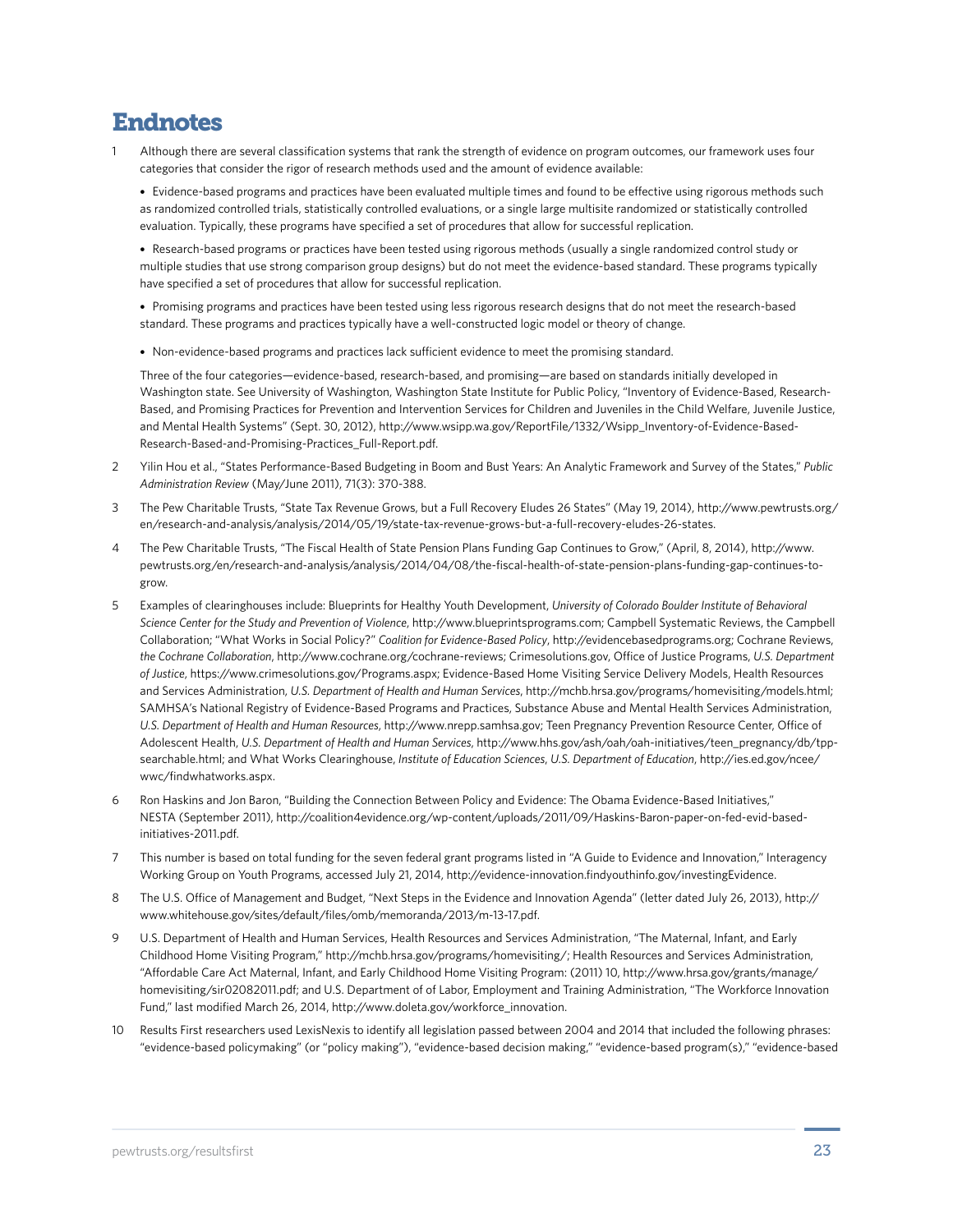practice," "research-based decision making," "research-based practice," "research-based program(s)." Some laws were omitted from the final list because they did not focus specifically on evidence-based policymaking. Researchers also reviewed laws that did not meet these criteria but were identified in previous work as supporting evidence-based policymaking.

- 11 The Pew-MacArthur Results First Initiative, *States' Use of Cost-Benefit Analysis: Improving Results for Taxpayers* (July 2013), [http://www.](http://www.pewtrusts.org/~/media/legacy/uploadedfiles/pcs_assets/2013/PewResultsFirst50statereportpdf.pdf) [pewtrusts.org/~/media/legacy/uploadedfiles/pcs\\_assets/2013/PewResultsFirst50statereportpdf.pdf](http://www.pewtrusts.org/~/media/legacy/uploadedfiles/pcs_assets/2013/PewResultsFirst50statereportpdf.pdf).
- 12 Rhode Island Office of Management and Budget, "Results First—Adult & Juvenile Justice Program Inventory" (March 2014), [http://](http://www.omb.ri.gov/documents/performance/results-first/Results%20First%20Program%20Inventory%20March%202014.pdf) [www.omb.ri.gov/documents/performance/results-first/Results%20First%20Program%20Inventory%20March%202014.pdf](http://www.omb.ri.gov/documents/performance/results-first/Results%20First%20Program%20Inventory%20March%202014.pdf).
- 13 H.B. 2536, 2012 Regular Session, Washington State Legislature, [http://lawfilesext.leg.wa.gov/biennium/2011-12/Pdf/Bills/House%20](http://lawfilesext.leg.wa.gov/biennium/2011-12/Pdf/Bills/House%20Passed%20Legislature/2536-S2.PL.pdf) [Passed%20Legislature/2536-S2.PL.pdf.](http://lawfilesext.leg.wa.gov/biennium/2011-12/Pdf/Bills/House%20Passed%20Legislature/2536-S2.PL.pdf)
- 14 The four agencies are the state's departments of Corrections, Health, Education, and Transportation; H.B. 677, 2014 Regular Session, Mississippi Legislature, [http://billstatus.ls.state.ms.us/documents/2014/html/HB/0600-0699/HB0677SG.htm.](http://billstatus.ls.state.ms.us/documents/2014/html/HB/0600-0699/HB0677SG.htm)
- 15 The Pew-MacArthur Results First Initiative regularly tracks budget allocations that were informed by each state's Results First model analyses. Results First regularly publishes the total allocations of Results First partner states, which go through a strict verification process. Total allocations have increased since our most recent publication, "Achieving Success With the Pew-MacArthur Results First Initiative: A State Progress Report 2011-13" (February 2014), [http://www.pewtrusts.org/en/research-and-analysis/issue](http://www.pewtrusts.org/en/research-and-analysis/issue-briefs/2014/02/05/achieving-success-with-the-pewmacarthur-results-first-initiative)[briefs/2014/02/05/achieving-](http://www.pewtrusts.org/en/research-and-analysis/issue-briefs/2014/02/05/achieving-success-with-the-pewmacarthur-results-first-initiative)success-with-the-pewmacarthur-results-first-initiative, from \$38 million to \$81 million. This figure and any additional 2014 allocations will be published in early 2015.
- 16 Pew-MacArthur Results First Initiative interview with District 43 Representative Diana Urban, Connecticut General Assembly, April 7, 2014.
- 17 Although cost-benefit analysis is one important tool that can help policymakers determine the best way to allocate scarce resources, the cost-benefit ratio produced should not be the only data used in making policy decisions. For certain programs, such as those concerning residents' health and safety, policymakers may opt to maintain a program whose benefits are only slightly greater than or are less than the costs.
- 18 Iowa Department of Corrections, "Return on Investment: Evidence-Based Options to Improve Outcomes" (May 2012), [http://www.](http://www.doc.state.ia.us/Research/DOC_HandoutROI_OffenderPrograms.pdf) [doc.state.ia.us/Research/DOC\\_HandoutROI\\_OffenderPrograms.pdf;](http://www.doc.state.ia.us/Research/DOC_HandoutROI_OffenderPrograms.pdf) New Mexico Legislative Finance Committee, "Evidence-Based Programs to Reduce Recidivism and Improve Public Safety in Adult Corrections" (July 2013), [http://www.nmlegis.gov/lcs/handouts/](http://www.nmlegis.gov/lcs/handouts/CCJ%20072213%20Item%201%20LFC%20Results%20First%20Brief.pdf) [CCJ%20072213%20Item%201%20LFC%20Results%20First%20Brief.pdf;](http://www.nmlegis.gov/lcs/handouts/CCJ%20072213%20Item%201%20LFC%20Results%20First%20Brief.pdf) Washington State Institute of Public Policy, "Prison, Police, and Programs: Evidence-Based Options That Reduce Crime and Save Money" (November 2013), [http://www.wsipp.wa.gov/](http://www.wsipp.wa.gov/ReportFile/1396/Wsipp_Prison-Police-and-Programs-Evidence-Based-Options-that-Reduce-Crime-and-Save-Money_Full-Report.pdf) [ReportFile/1396/Wsipp\\_Prison-Police-and-Programs-Evidence-Based-Options-that-Reduce-Crime-and-Save-Money\\_Full-Report.pdf.](http://www.wsipp.wa.gov/ReportFile/1396/Wsipp_Prison-Police-and-Programs-Evidence-Based-Options-that-Reduce-Crime-and-Save-Money_Full-Report.pdf)
- 19 Iowa Department of Corrections, "Return on Investment. Evidence-Based Options to Improve Outcomes" (May 2012), [http://www.doc.](http://www.doc.state.ia.us/Research/DOC_HandoutROI_OffenderPrograms.pdf) [state.ia.us/Research/DOC\\_HandoutROI\\_OffenderPrograms.pdf.](http://www.doc.state.ia.us/Research/DOC_HandoutROI_OffenderPrograms.pdf)
- 20 Ibid., 5.
- 21 The Pew-MacArthur Results First Initiative: "New Mexico's Evidence-based Approach to Better Governance" (August 2014), [http://](http://www.pewtrusts.org/~/media/Assets/2014/08/NM_Results_First_Brief_web.pdf) [www.pewtrusts.org/~/media/Assets/2014/08/NM\\_Results\\_First\\_Brief\\_web.pdf](http://www.pewtrusts.org/~/media/Assets/2014/08/NM_Results_First_Brief_web.pdf).
- 22 Kit R. Van Stelle, Janae Goodrich, and Stephanie Kroll, "Treatment Alternatives and Diversion (TAD) Program: Participant Outcome Evaluation and Cost Benefit Report (2007-2013)" (July 2014), [http://uwphi.pophealth.wisc.edu/about/staff/van-stelle-kit/tad-2014](http://uwphi.pophealth.wisc.edu/about/staff/van-stelle-kit/tad-2014-outcomes-report.pdf) [outcomes-report.pdf.](http://uwphi.pophealth.wisc.edu/about/staff/van-stelle-kit/tad-2014-outcomes-report.pdf)
- 23 Center for Employment Opportunities, Social Finance US, and the State of New York, "Investing in What Works: 'Pay for Success' in New York State—Increasing Employment and Improving Public Safety Detailed Project Summary," accessed Oct. 5, 2014, [http://www.](http://www.budget.ny.gov/contract/ICPFS/PFSProjectSummary_0314.pdf) [budget.ny.gov/contract/ICPFS/PFSProjectSummary\\_0314.pdf.](http://www.budget.ny.gov/contract/ICPFS/PFSProjectSummary_0314.pdf)
- 24 Connecticut Judicial Branch, Court Support Services Division, "Connecticut's Probation Risk Reduction Program: A Blueprint for Evaluation and Increased Effectiveness of Community Based Services" (spring 2002), 6, [http://www.jud.state.ct.us/external/news/](http://www.jud.state.ct.us/external/news/SpringSanctions.pdf) [SpringSanctions.pdf.](http://www.jud.state.ct.us/external/news/SpringSanctions.pdf)
- 25 Pew-MacArthur Results First Initiative interview with Cynthia Theran, assistant director of programs and services, Connecticut Court Support Services Division (Jan. 16, 2014).
- 26 The Center for Foster Care and Adoption Data, "Performance-Based Contracting in Tennessee's Foster Care System," [https://fcda.](https://fcda.chapinhall.org/wp-content/uploads/2012/10/2012_TN-PBC-case-hx2.pdf) [chapinhall.org/wp-content/uploads/2012/10/2012\\_TN-PBC-case-hx2.pdf.](https://fcda.chapinhall.org/wp-content/uploads/2012/10/2012_TN-PBC-case-hx2.pdf)
- 27 Washington State Institute of Public Policy, "Recommended Quality Control Standards: Washington State Research-Based Juvenile Offender Programs" (December 2003), [http://www.wsipp.wa.gov/ReportFile/849.](http://www.wsipp.wa.gov/ReportFile/849)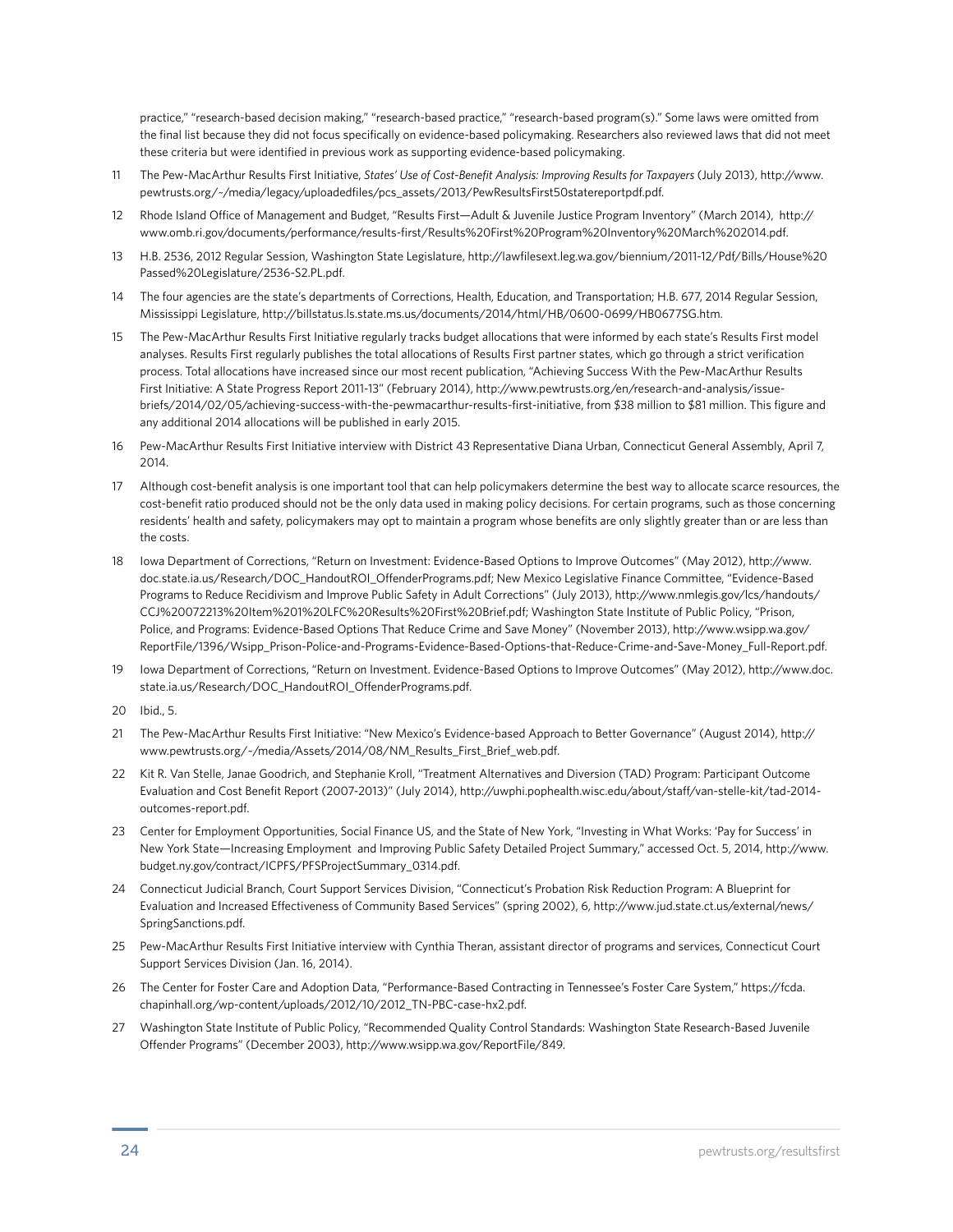- 28 Washington State Institute for Public Policy, "Outcome Evaluation of Washington State's Research-Based Programs for Juvenile Offenders" (January 2004), [http://www.wsipp.wa.gov/ReportFile/852/Wsipp\\_Outcome-Evaluation-of-Washington-States-Research-](http://www.wsipp.wa.gov/ReportFile/852/Wsipp_Outcome-Evaluation-of-Washington-States-Research-Based-Programs-for-Juvenile-Offenders_Full-Report.pdf)[Based-Programs-for-Juvenile-Offenders\\_Full-Report.pdf](http://www.wsipp.wa.gov/ReportFile/852/Wsipp_Outcome-Evaluation-of-Washington-States-Research-Based-Programs-for-Juvenile-Offenders_Full-Report.pdf).
- 29 The EPISCenter is a project of the Prevention Research Center at Pennsylvania State University, jointly funded by the Pennsylvania Commission on Crime and Delinquency (PCCD) and the Pennsylvania Department of Public Welfare as part of PCCD's Resource Center for Evidence-Based Practice.
- 30 Pew-MacArthur Results First Initiative interview with Brian Bumbarger, director, Pennsylvania State University EPISCenter, and assistant director for knowledge translation and dissemination, Prevention Research Center (Oct. 29, 2013).
- 31 H.B. 2144, 2009 Regular Session, Oregon State Legislature, <https://olis.leg.state.or.us/LIZ/2009R1/Measures/Text/HB2144/Enrolled>.
- 32 Pew-MacArthur Results First Initiative interview with William Baney, director, Systems of Care Institute, Portland State University, March 17, 2014.
- 33 The data-driven performance management meeting approach was initially developed by the New York City Police Department in the 1990s. Commonly referred to as CompStat or PerformanceStat, this format has been adopted by other state and local governments, notably Baltimore's CitiStat and Maryland's StateStat. See *A Guide to Data-Driven Performance Reviews*, [http://www.urban.org/](http://www.urban.org/UploadedPDF/1001559-Data-Driven-Performance-Reviews.pdf) [UploadedPDF/1001559-Data-Driven-Performance-Reviews.pdf.](http://www.urban.org/UploadedPDF/1001559-Data-Driven-Performance-Reviews.pdf)
- 34 Robert Behn, What All Mayors Would Like to Know About Baltimore's CitiStat Performance Strategy" (2007), [http://www.](http://www.businessofgovernment.org/sites/default/files/Behn_BOG.pdf) [businessofgovernment.org/sites/default/files/Behn\\_BOG.pdf.](http://www.businessofgovernment.org/sites/default/files/Behn_BOG.pdf)
- 35 "Maryland StateStat," accessed July 21, 2014,<http://www.statestat.maryland.gov>.
- 36 "Virginia Performs," accessed July 21, 2014, [http://vaperforms.virginia.gov.](http://vaperforms.virginia.gov)
- 37 Other members of the Council on Virginia's Future include the lieutenant governor, as well as eight members of the Virginia General Assembly, including the speaker of the House, the president of the Senate, chairs from both House and Senate finance committees, the majority and minority leaders from each house, and cabinet and citizen appointments made by legislators and the governor.
- 38 Healthy Housing Solutions Inc., "HUD Healthy Communities Transformation Initiative (HCTI): National Advisory Panel Review of the Healthy Communities Index 'Straw Man'" (May 3, 2013), [http://www.housingnm.org/files/Library/hud\\_healthy\\_communities\\_index\\_](http://www.housingnm.org/files/Library/hud_healthy_communities_index_may2013.pdf) [may2013.pdf.](http://www.housingnm.org/files/Library/hud_healthy_communities_index_may2013.pdf)
- 39 Pew-MacArthur Results First Initiative interview with Nicole Edmonson, director of performance audit services, Louisiana Legislative Auditor and Karen LeBlanc, performance audit manager, Louisiana Legislative Auditor, Dec. 16, 2013.
- 40 "Michigan Dashboard," accessed July 21, 2014, [http://www.michigan.gov/midashboard.](http://www.michigan.gov/midashboard)
- 41 "Michigan Education Dashboard," accessed June 27, 2014, <http://www.michigan.gov/midashboard>/0,4624,7-256-58084---[,00.html.](00.html)
- 42 See, for example, *Actionable Intelligence for Social Policy*, [http://www.aisp.upenn.edu/about-](http://www.aisp.upenn.edu/about)us/, and Coalition for Evidence-Based Policy, "Demonstrating How Low-Cost Randomized Controlled Trials Can Drive Effective Social Spending: Project Overview and Update" (Dec. 13, 2013), [http://coalition4evidence.org/low-](http://coalition4evidence.org/low)cost-rct-competition.
- 43 Angela Hawken and Mark Kleiman, "Managing Drug Involved Probationers With Swift and Certain Sanctions: Evaluating Hawaii's HOPE" (December 2009), [https://www.ncjrs.gov/pdffiles1/nij/grants/229023.pdf.](https://www.ncjrs.gov/pdffiles1/nij/grants/229023.pdf)
- 44 NYC Center for Economic Opportunity, "Evaluation Reports," accessed May 19, 2014, [http://www.nyc.gov/html/ceo/html/data/reports.](http://www.nyc.gov/html/ceo/html/data/reports.shtml) [shtml.](http://www.nyc.gov/html/ceo/html/data/reports.shtml)